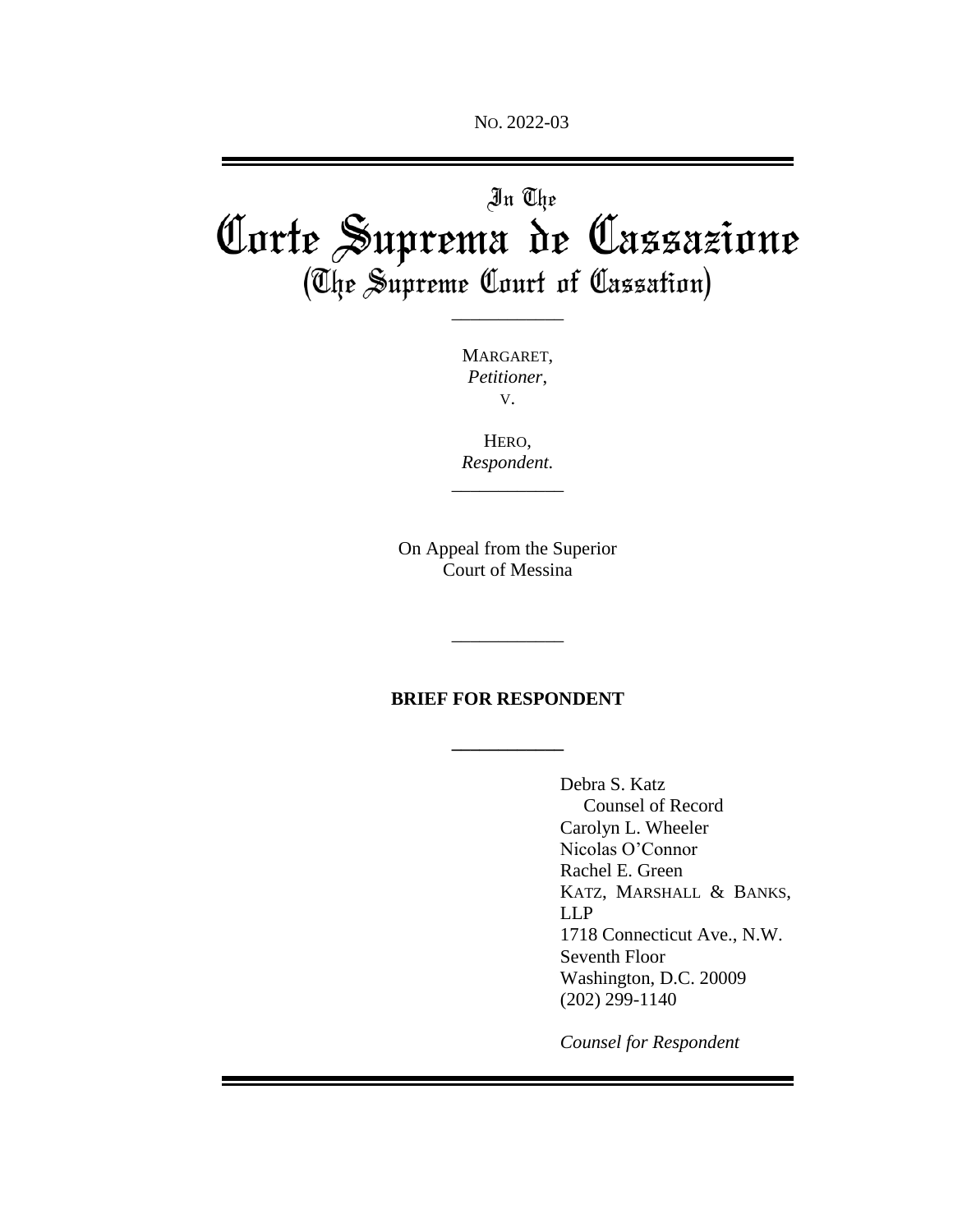### **QUESTIONS PRESENTED**

1. Where Margaret willingly joined a plot to discredit and defame Hero, did the Superior Court of Messina err in holding that she was liable in tort as a co-conspirator with Borachio and Don John?

2. Where the record shows that Margaret impersonated Hero and engaged in sex with Borachio in Hero's bedroom by an open window, where they were clearly visible to passers-by, was there sufficient evidence to support the court's holding that she aided and abetted Borachio's and Don John's plan to slander Hero?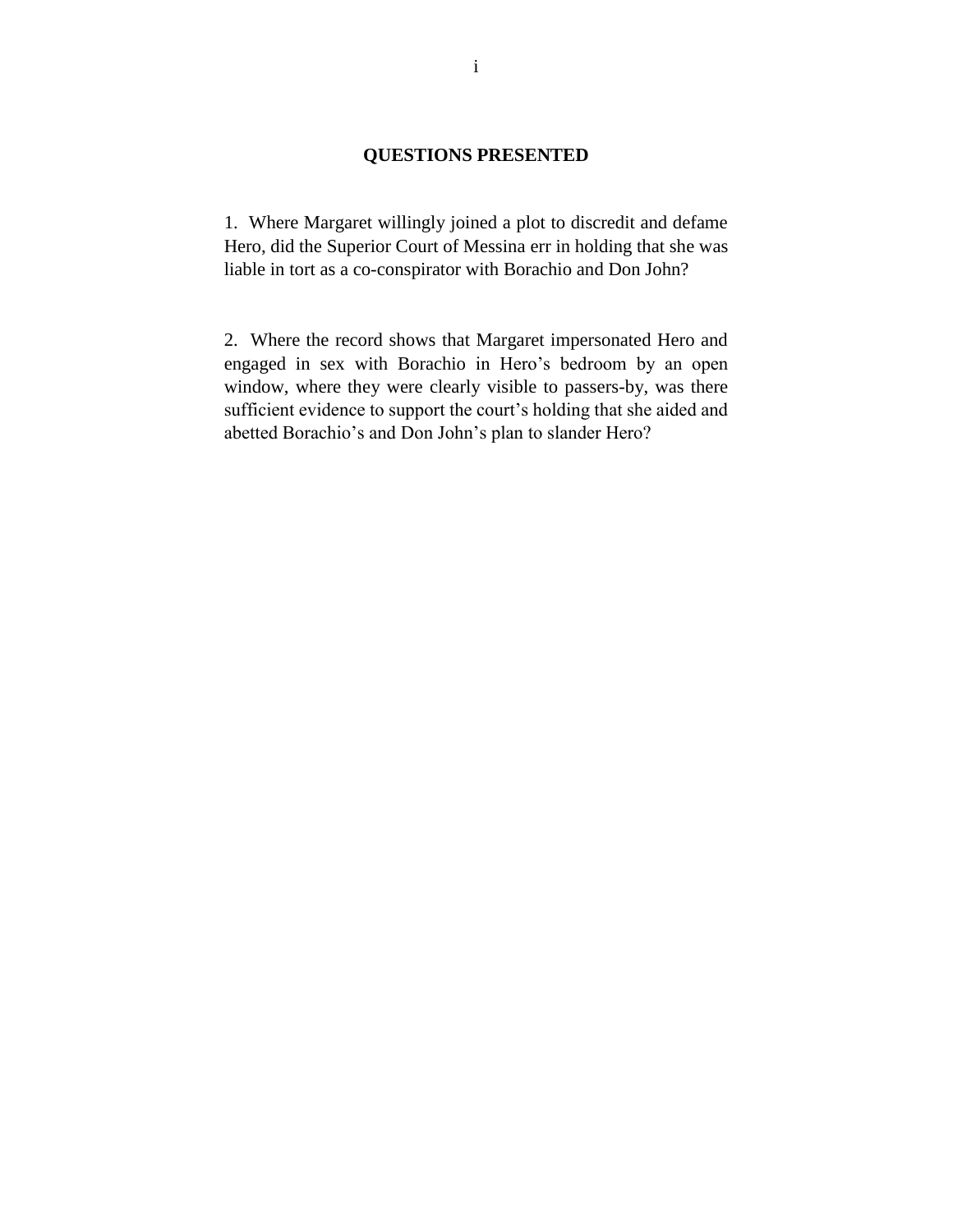# TABLE OF CONTENTS

| $\label{thm:nontriv} \textsc{INTRODUCTION}.\textcolor{gray}{\textcolor{blue}{\textbf{INTRODUCTION}}}\textcolor{gray}{\textcolor{blue}{\textbf{.}}}.$ |
|------------------------------------------------------------------------------------------------------------------------------------------------------|
|                                                                                                                                                      |
|                                                                                                                                                      |
| I. Margaret Conspired with Borachio and Don John to                                                                                                  |
| II. Margaret Aided and Abetted Don John and Borachio in<br>Their Plot to Destroy Hero's Reputation 16                                                |
|                                                                                                                                                      |
|                                                                                                                                                      |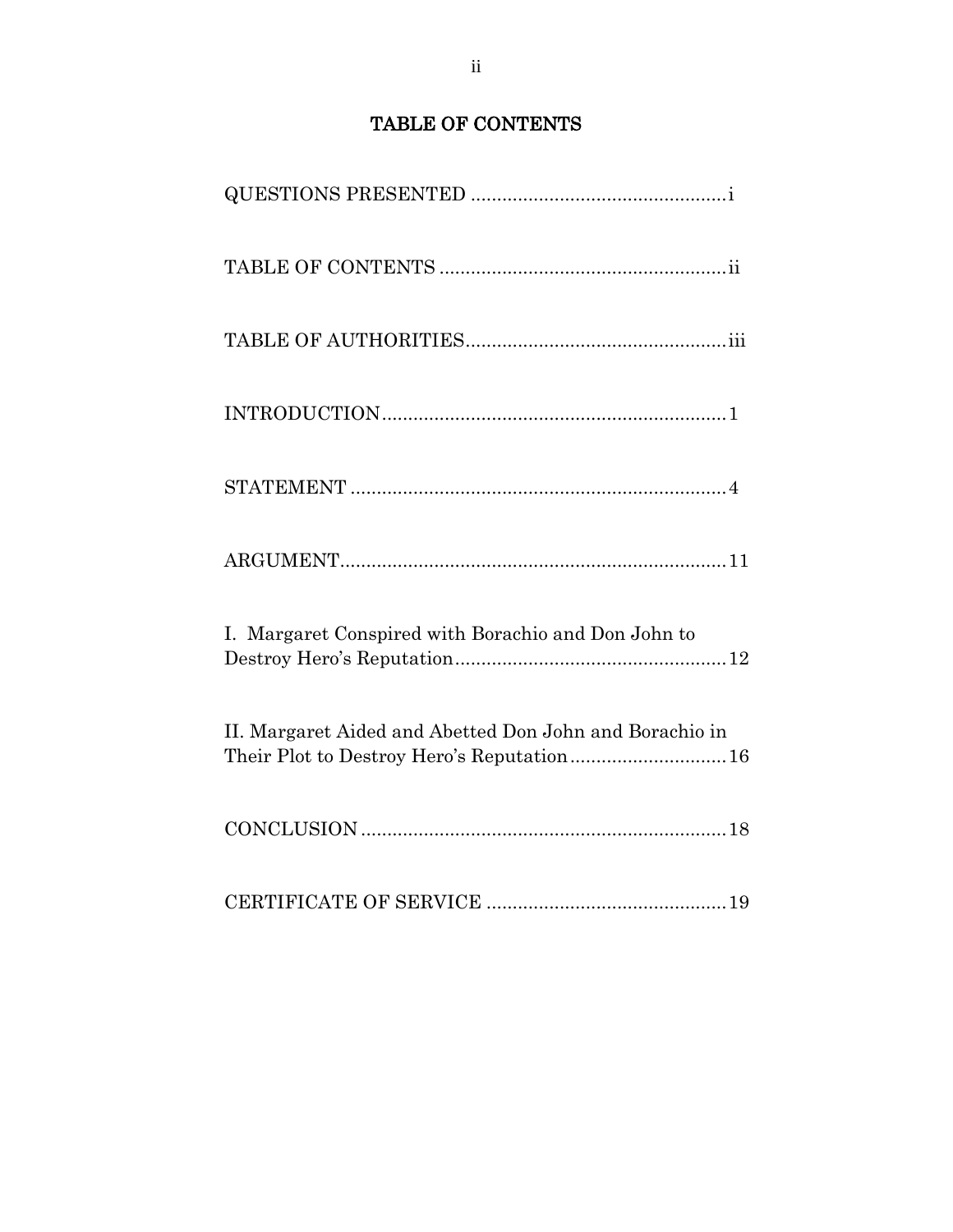## **TABLE OF AUTHORITIES**

# Farrow, Ronan, *Les Moonves and CBS Face Allegations of Sexual Misconduct*, The New Yorker (July 27, 2018), https://www.newyorker.com/magazine/2018/08/06/lesmoonves-and-cbs-face-allegations-of-sexual-misconduct...........3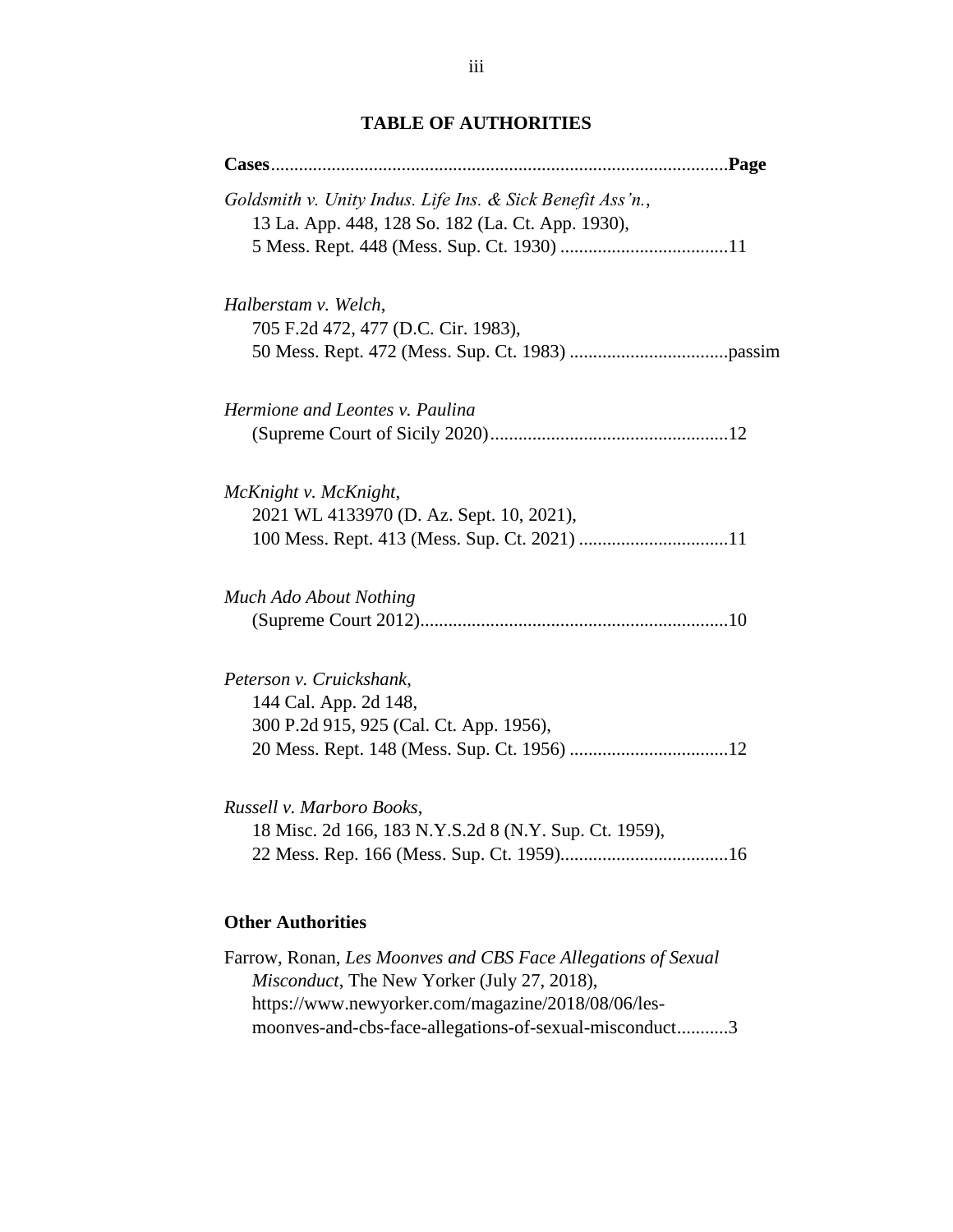# **TABLE OF AUTHORITIES (cont)**

| Fox, Kara & Crouin, Antoine, Men are suing women who accused<br>them of harassment. Will it stop others from speaking out?,"<br>CNN (June 5, 2015),<br>https://www.cnn.com/2019/06/05/europe/metoo-defamation-                             |  |
|--------------------------------------------------------------------------------------------------------------------------------------------------------------------------------------------------------------------------------------------|--|
| Gasparino, Charles 'Nothing inappropriate' happened, Chris<br>Cuomo claims to associates, New York Post (Feb. 16, 2022),<br>https://nypost.com/2022/02/16/nothing-inappropriate-<br>happened-chris-cuomo-claims-to-associates/3            |  |
| Grynbaum, Michael M., Matt Lauer Offers Apology (With a<br>Caveat), N.Y. Times (Nov. 30, 2017),<br>https://www.nytimes.com/2017/11/30/business/media/matt-                                                                                 |  |
| Keneally, Meghan, List of Trump's accusers and their allegations<br>of sexual misconduct, ABC News (Sept. 18, 2020),<br>https://abcnews.go.com/Politics/list-trumps-accusers-<br>allegations-sexual-misconduct/story?id=519564103          |  |
| Mangan, Dan & Breuninger, Kevin, New York Gov. Andrew<br>Cuomo strongly denies sexual harassment claims, CNBC<br>(Aug. 3, 2021), https://www.cnbc.com/2021/08/03/new-york-<br>gov-andrew-cuomo-response-to-sexual-harassment-report.htm .3 |  |
| O'Conner, Patricia Kellerman, Stewart, The True History of False                                                                                                                                                                           |  |
| Pauly, Madison, She Said, He Sued, Mother Jones (Mar./Apr.<br>2020), https://www.motherjones.com/crime-<br>justice/2020/02/metoo-me-too-defamation-libel-accuser-                                                                          |  |
|                                                                                                                                                                                                                                            |  |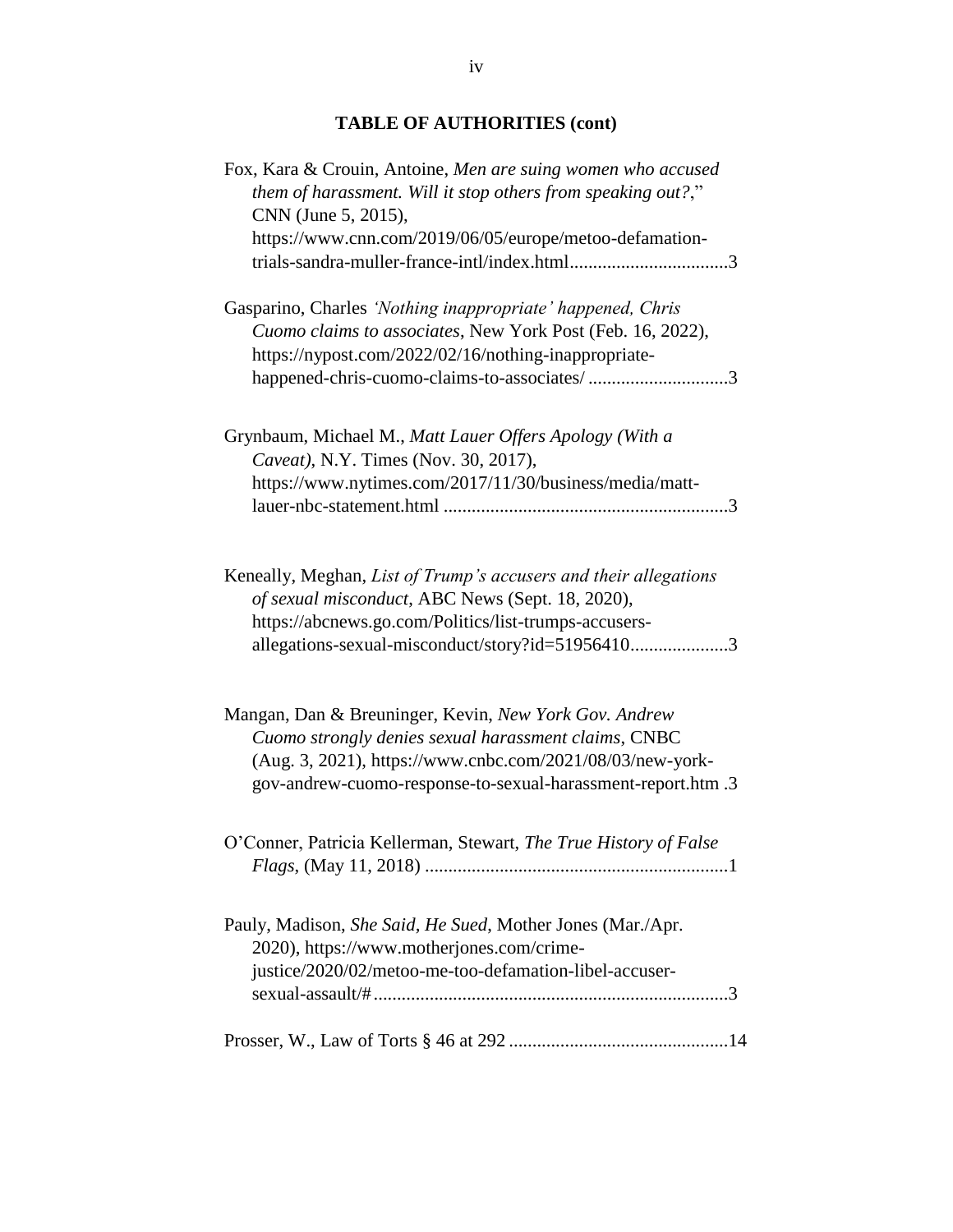# **TABLE OF AUTHORITIES (cont)**

| Report: New sexual harassment allegations against Washington;  |  |
|----------------------------------------------------------------|--|
| Daniel Snyder denies involvement, NFL (Aug. 26, 2020),         |  |
| https://www.nfl.com/news/report-new-sexual-harassment-         |  |
| allegations-against-washington-daniel-snyder-denies3           |  |
| Sheffler, Lisa, "Girl Code: The Unwritten Rules of Female      |  |
| Friendships" at https://gentwenty.com/girl-code-the-unwritten- |  |
|                                                                |  |
| Steiner, Mark E., "The Lawyer as Peacemaker: Law and           |  |
| Community in Abraham Lincoln's Slander Cases," Journal of      |  |
| the Abraham Lincoln Ass'n, Vol. 16, Issue 2 (Summer 1995)      |  |
| available at http://hdl.handle.net/2027/spo.2629860.0016.20311 |  |
| Harvey Weinstein Statement, N.Y. Times (Oct. 5, 2017),         |  |
| https://www.nytimes.com/interactive/2017/10/05/us/statement-   |  |
|                                                                |  |
|                                                                |  |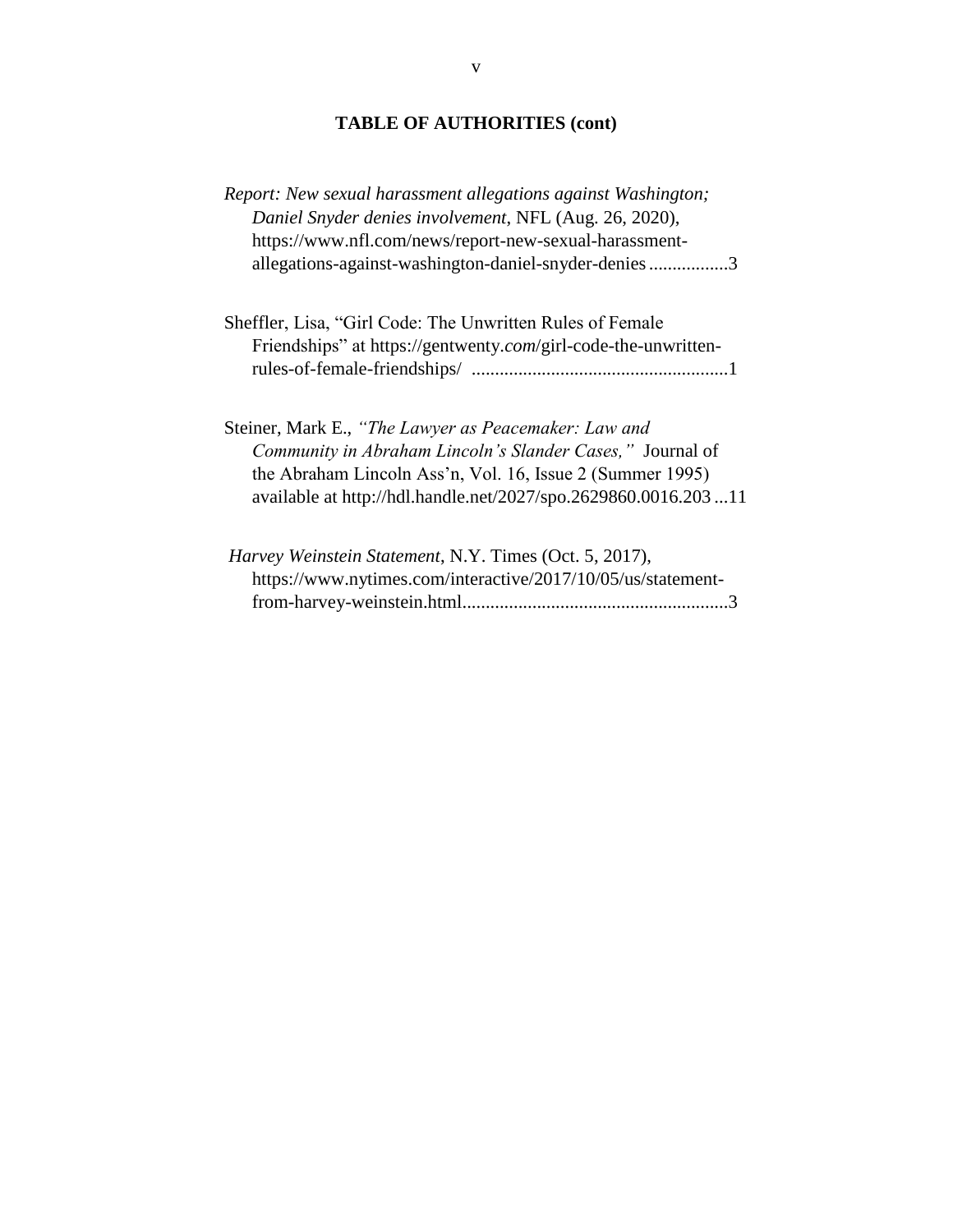#### **INTRODUCTION**

This case is about a young woman who abused her relationship with her mistress and conspired to destroy her reputation by helping to orchestrate a Big Lie, thereby violating the most scared (unwritten) law – the girl-code.<sup>1</sup> Margaret, the longtime attendant of Hero, worked in the Messina court and was acutely aware of the societal expectation that women behave modestly and chastely. She knew that women who are caught violating that societal expectation face severe consequences, including banishment to a nunnery and death. Margaret, at the behest of her lover, Borachio, agreed to participate in a dastardly scheme – a false flag operation<sup>2</sup> – with the evil Don John, to destroy Hero's reputation by portraying her as an "approved wanton."  $R.4.1.45$ .<sup>3</sup> To carry out this frame-up, Margaret had sex with Borachio in front of the window in Hero's bedroom, while wearing Hero's wedding dress, on the night before her wedding to Claudio, in full view of anyone out on a midnight stroll. Margaret allowed Borachio to call her by Hero's name, ensuring that anyone within earshot would conclude that Hero was unchaste – indeed, she was "every man's Hero." R. 3.2.99-100. Of course, the conspirators left nothing to chance; Don John brought Claudio and Don Pedro to the orchard outside Hero's bedchamber to bear witness to her unchaste behavior. Their plan worked. Claudio believed the worst of Hero and humiliated her at the altar, telling assembled guests what he thought he had seen the night before. Don Pedro confirmed this to be true. Hero's denials were ignored and in fact led to further attacks against her character. And all the while, Margaret stood by and said nothing to exonerate Hero

 $1$  The girl-code provides the basic rules governing female friendships. See Sheffler, Lisa, "Girl Code: The Unwritten Rules of Female Friendships" at https://gentwenty.com[/girl-code-the-unwritten-rules](https://gentwenty.com/girl-code-the-unwritten-rules-of-female-friendships/)[of-female-friendships/](https://gentwenty.com/girl-code-the-unwritten-rules-of-female-friendships/) As will be seen, Margaret's behavior not only broke the girl-code, but provided a blueprint for aspiring "Mean Girls."

 $2$  The term "false flag" originated in the 16th century as a figurative expression to mean "a deliberate misrepresentation of someone's affiliation of motives." See O'Conner, Patricia; Kellerman, Stewart, *The True History of False Flags*, (May 11, 2018). False flag operations became in vogue again during a very dark part of Messina's history, flamed by the would-be 45th Prince of Aragon, and his operatives Sir Rudolph Giuliani, Sir Roger Stone, Sir Steve Bannon, Dame Kellyanne Conway, and the would-be Prince's children, putative heirs to the throne.

<sup>3</sup> Citations to the text of the transcript of *Much Ado About Nothing* (R.) will be cited by act, scene, and line number using only the numerals, as indicated.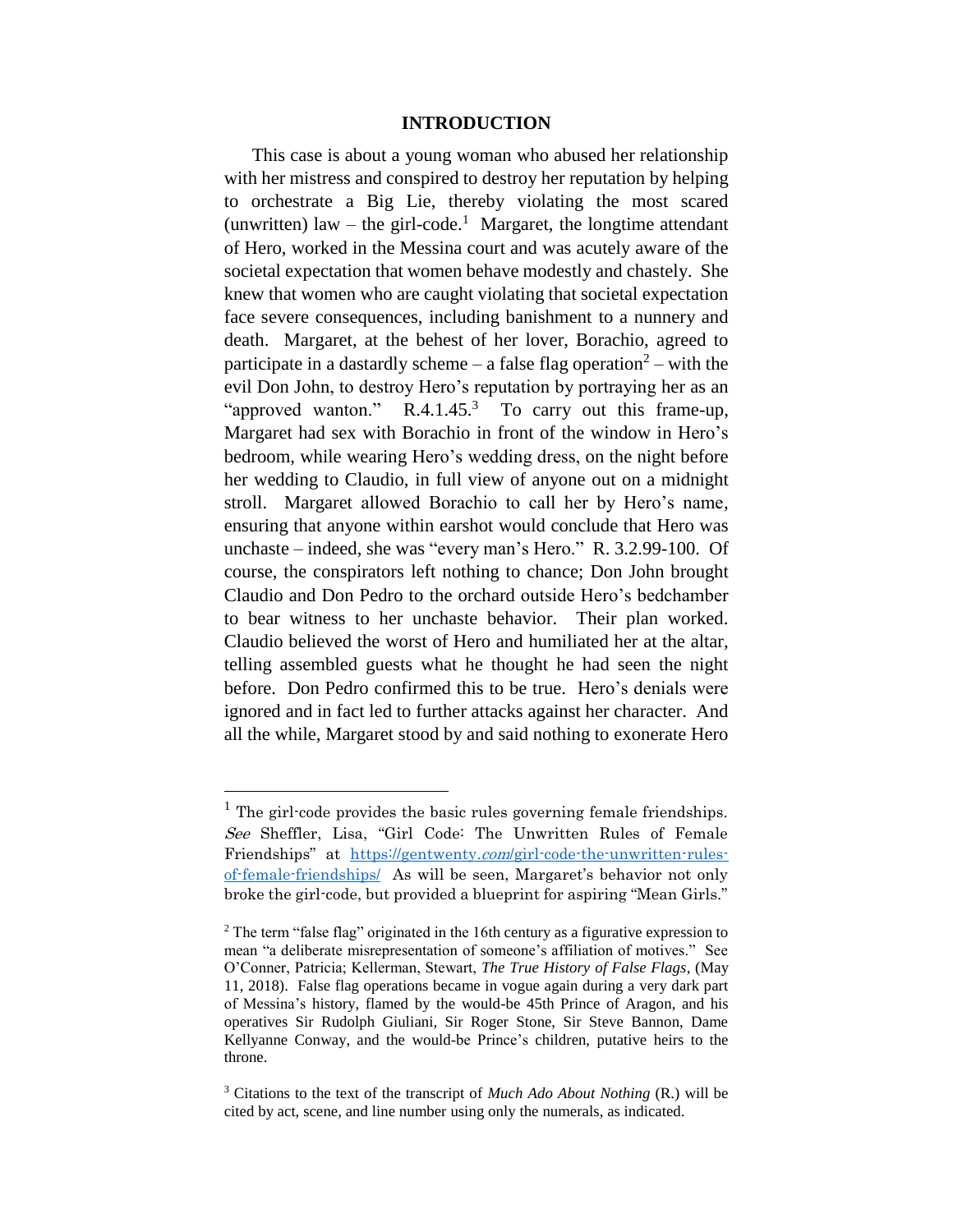– providing powerful proof that she intended Hero's undoing and was a willing participant in this conspiracy to defame.

We are faced with a riddle, a conundrum, a happenstance. Why would a fair maid conspire to do her mistress such a horrendous disservice? Why would she risk her post and position in this noble family for a knave, or for a night of frippery and indulgence? Why would she participate in a plot to malign and dishonor her mistress so? Why would she go to such measures to forestall her mistress's marriage and bring shame upon her?

As the Superior Court of Messina concluded, the maid Margaret is not as she seems. She is not a gentlewoman –she chafes at her duties as an attendant, she despairs at her lot in life. Margaret longs for everything that she will never have, rhetorically asking Benedick "Why, shall I always keep below stairs?" R.5.2.9-10. She knows she will never have a man take her troth. She will never have a wedding bed or a marriage that would allow her to inherit vast wealth.

Behind Margaret's blithe banter hides her jealously, her despair, her rage at Hero's good fortune and her own lack of fortune. Her circumstances turned her into a "mean girl." For her, the #MeToo movement meant one thing  $-$  "I deserve the same! Me too!"<sup>4</sup> But Margaret is not the victim here. It is only through an accident of birth that it is not Hero, the maid, waiting on Margaret, the betrothed, on her wedding day. If one only closed one's eye or tilted one's head, it would be easy to see this alternate scenario – one in which Margaret was doted on by her father, who worshipped her. Margaret thought upon that scene every day, and it wracked her with longing for what was not, and could not be, given her class status.<sup>5</sup> Her longing swelled into a desire for revenge – a total, devastating revenge upon her mistress, who had done her no wrong except existing.

This case at its core involves a false flag operation and the Big Lie that led to the defamation of a woman based on unequal social expectations for women's sexual behavior compared to that of men. While women have made significant progress as a result of the

<sup>4</sup> #MeToo is known as #Anch'Io in Messina.

<sup>&</sup>lt;sup>5</sup> It is no secret that Respondent's counsel always sides with workers who have been mistreated, and not the employer. But there is no evidence that Hero mistreated Margaret, and nothing to justify Margaret's cruel betrayal of her innocent mistress.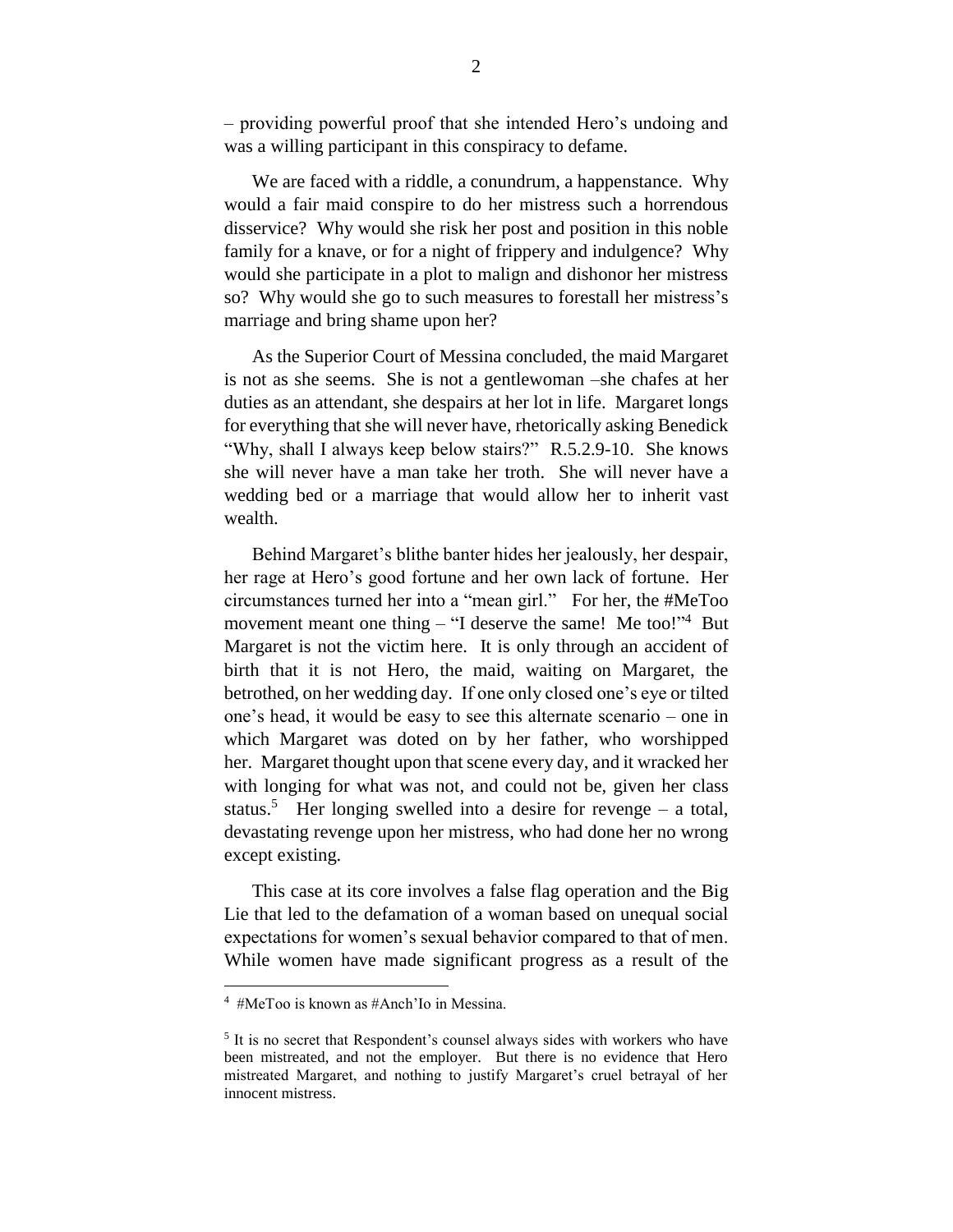#MeToo movement in that more women are believed when they come forward complaining of sexual misconduct, women's voices are often ignored, and they are often smeared by men with bad motives and a loud voices. 6 Adding insult to injury is the reality that women are not believed. They are not believed when they claim they have been sexually harassed, even after an investigation by Messina's Attorney General Letitia James concluded that the Governor under investigation sexually harassed at least eleven women. And they are not believed when they say they did not have sex with another man on the night before their wedding, while standing at the altar before their entire family and community, facing accusations of infidelity from their husband-to-be.

<sup>&</sup>lt;sup>6</sup> Increasingly, men who claim to be the victims of the #MeToo movement have the audacity to sue women who have made credible allegations of sexual misconduct for defamation to silence and bankrupt them. *See* Kara Fox & Antoine Crouin, *Men are suing women who accused them of harassment. Will it stop others from speaking out?*," CNN (June 5, 2015), https://www.cnn.com/2019/06/05/europe/metoo-defamation-trials-sandramuller-france-intl/index.html; *see also* Madison Pauly, *She Said, He Sued*,

Mother Jones (Mar./Apr. 2020), https://www.motherjones.com/crimejustice/2020/02/metoo-me-too-defamation-libel-accuser-sexual-assault/#.

If they do not sue their accusers, they simply deny the accusations and denounce their accusers as liars, or at best, offer half-hearted apologies for causing harm. *See, e.g.*, *Report: New sexual harassment allegations against Washington; Daniel Snyder denies involvement*, NFL (Aug. 26, 2020), https://www.nfl.com/news/report-new-sexual-harassment-allegations-againstwashington-daniel-snyder-denies ; Charles Gasparino, *'Nothing inappropriate' happened, Chris Cuomo claims to associates*, New York Post (Feb. 16, 2022),

https://nypost.com/2022/02/16/nothing-inappropriate-happened-chris-cuomoclaims-to-associates/ ; Dan Mangan & Kevin Breuninger, *New York Gov. Andrew* 

*Cuomo strongly denies sexual harassment claims*, CNBC (Aug. 3, 2021), https://www.cnbc.com/2021/08/03/new-york-gov-andrew-cuomo-response-to-

sexual-harassment-report.html; Meghan Keneally, *List of Trump's accusers and their allegations of sexual misconduct*, ABC News (Sept. 18, 2020), https://abcnews.go.com/Politics/list-trumps-accusers-allegations-sexual-

misconduct/story?id=51956410 (Donald Trump denies all allegations and calls women who accused him of rape, sexual assault, and sexual harassment liars); Ronan Farrow, *Les Moonves and CBS Face Allegations of Sexual Misconduct*, The New Yorker (July 27, 2018), https://www.newyorker.com/magazine/2018/08/06/les-moonves-and-cbs-faceallegations-of-sexual-misconduct; Michael M. Grynbaum, *Matt Lauer Offers Apology (With a Caveat)*, N.Y. Times (Nov. 30, 2017), https://www.nytimes.com/2017/11/30/business/media/matt-lauer-nbcstatement.html; *Statement from Harvey Weinstein*, N.Y. Times (Oct. 5, 2017), https://www.nytimes.com/interactive/2017/10/05/us/statement-from-harveyweinstein.html.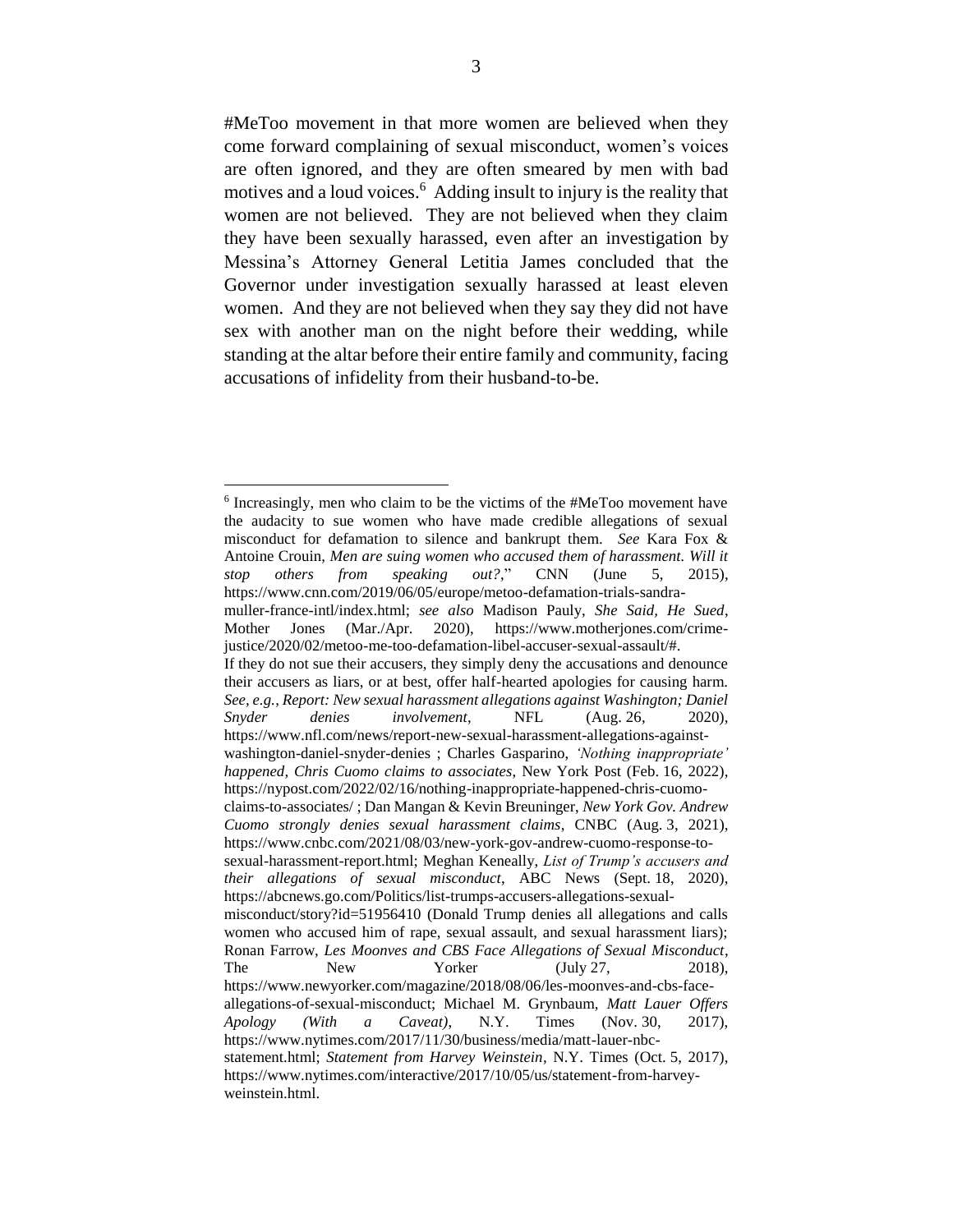To remedy this wrong, Hero brought claims against Margaret for conspiracy to defame and for aiding and abetting defamation.<sup>7</sup> She succeeded before the Superior Court of Messina and Margaret now seeks to overturn that judgment. Unlike Sarah Palin's recent whining about opinions held by journalists who cannot see Russia from their backyard, Hero's claims touch upon the very essence of a woman's struggle to survive in a world still dominated by sexist, patriarchal norms even amidst the backdrop of the progress made by the #MeToo movement.

#### **STATEMENT**

The Messina court in the summer of 2021 was filled with secrets, spying, eavesdropping, and rumors. Courtiers often whispered sweet nothings at the garden gate, and eavesdroppers blushed upon hearing the affectionate secrets, but something was different this summer; something malevolent was in the air.

Don Pedro, upon his return to Messina after a victory against his disgruntled, illegitimate brother, Don John ("John the Bastard" not to be confused with Don Juan), sought entertainment in the form of match-making and light-hearted trickery. Count Claudio, a young lord from Florence who proved himself a "lion" during battle, accompanied him to Messina, and fell instantly in love with Hero, the daughter of Messina's governor, Leonato. R.1.1.15. Claudio planned to marry Hero, Leonato's only heir, whom he declared was "the sweetest lady that I have every looked on", in a week's time. R.1.1.183-84. 8 Don Pedro approved of the union telling Claudio that "the lady is very well worthy" of his love. R.1.1.217-18.

Not willing to allow boredom to settle while the court waited for the wedding, Don Pedro set about tricking one of his soldiers, Benedick, into falling in love with Beatrice, the niece of Leonato, as their "skirmish of wit"<sup>9</sup> belied their deeper feelings of affection for

<sup>7</sup> Fortunately, this case was heard by the Superior Court because of recently enacted legislation banning forced arbitration of cases involving sexual misconduct.

<sup>8</sup> Leonato told Claudio "take of me my daughter, and with her my fortunes." R.2.1.296-97.

<sup>&</sup>lt;sup>9</sup> In response to Benedick referring to Beatrice as Lady Disdain, for example, she remarked, "Is it possible disdain should die while she hath such meet food to feed it as Signior Benedick. Courtesy itself must convert to disdain if you come in her presence." R.1.1.117-121.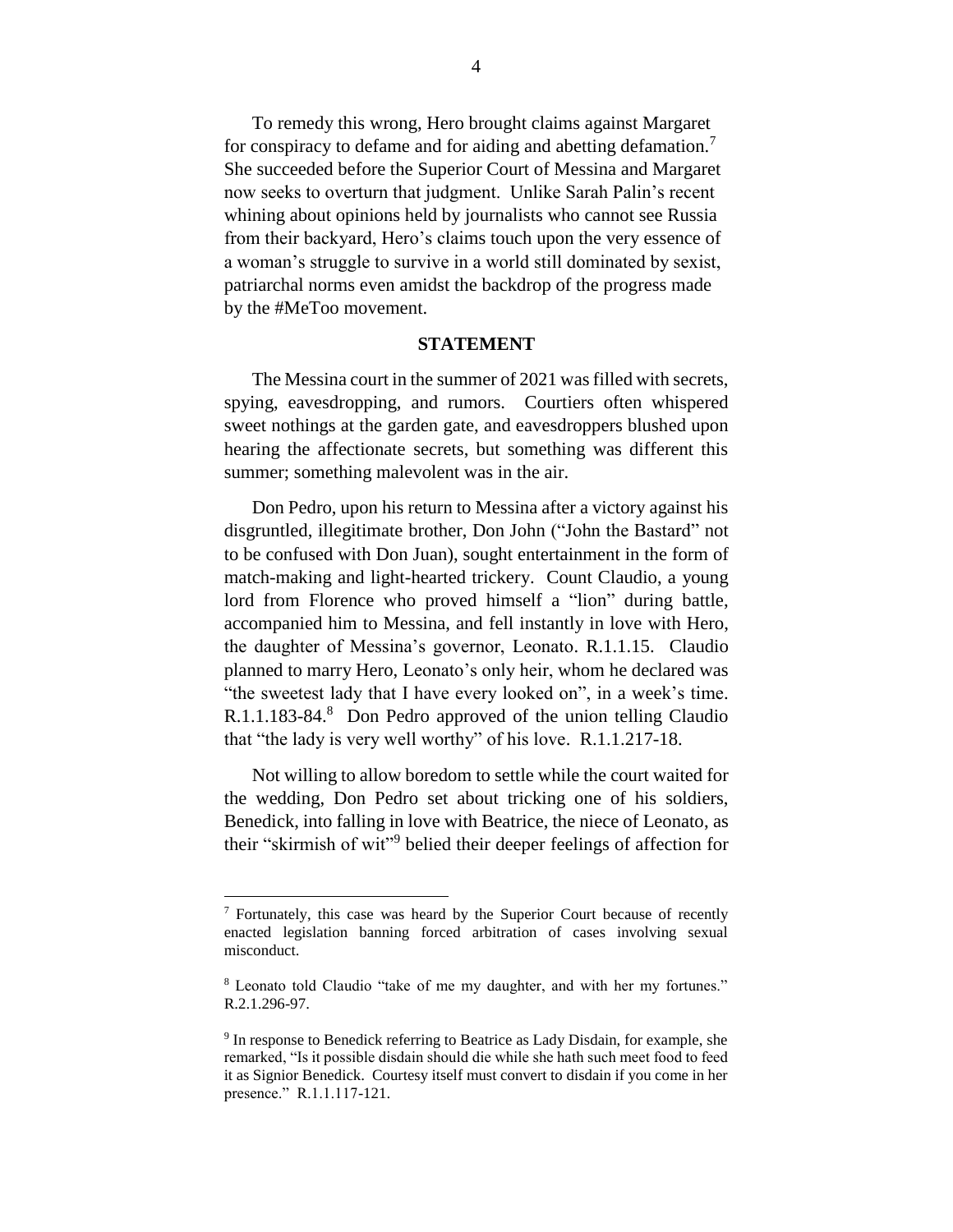one another. <sup>10</sup> This trickery, unlike the chicanery that is the subject of this appeal, was engaged in for a good purpose and involved orchestrating conversations which were intended to be overheard to convince Benedick of Beatrice's love for him, and vice versa. The entire court, acting as cupid, thereby brought two together who otherwise might not have gotten together. Silly courtship secrets led to everlasting professions of love.

But not every courtier sought to bring lovers together. Don John, the evil and brooding brother of Don Pedro, $^{11}$  plotted with Borachio to destroy young Hero and "the right noble" Claudio's nascent love, a plot uncovered by the Messinese Bureau of Investigation ("MBI") led by Director Dogberry. There was a not-so-merry war betwixt Don Pedro and Don John, and, having just finished licking his wounds, a bitter Don John eagerly embraced a conspiracy most foul to "cross" the marriage. R.1.3.65. Borachio proposed to Don John that they carry out a classic false flag operation in which Margaret – Borachio's long-time lover – would pretend to be Hero during a tryst he would orchestrate outside Hero's bedchamber the night before her wedding to Claudio.<sup>12</sup>

Borachio explained, "I can, any unseasonable instant of the night, appoint her to look out at her lady's chamber window" – a coded phrase for being able to arrange a sexual encounter with Margaret in the middle of the night in Hero's bedchamber. R.2.2.16- 18. In furtherance of this plot "to be the death of the marriage" Borachio directed Don John to tell Don Pedro that he had made a terrible mistake facilitating the marriage between "the renowned

 $10$  Don Pedro described his activities as taking on the Herculean task of "bring[ing] Signior Benedick and the Lady Beatrice into a mountain of affection" and sought the assistance of Leonato, Claudio, and Hero to make this happen. R.2.1.356-58.

<sup>&</sup>lt;sup>11</sup> After hearing from his friend Don John that his "sadness is without limit," Conrade warned him not to make "the full show of this" having recently been forgiven by his brother for opposing him in battle. R.1.3.4,18-19. Don John acknowledged that he is a villain and rejected this advice outright, remarking that he "would rather be a canker in a hedge than a rose in [Don Pedro's] grace…" R.1.3.25-26.

 $12$  In plotting to disrupt their union, Don John, who had utter disdain for his brother, Don Pedro, and for "the most exquisite Claudio," saw an opportunity to hurt them both. R.1.3.48. He told Conrade, "This may prove food to my displeasure. That young start-up hath all the glory of my overthrow. If I can cross him any way, I bless myself every way." R.1.3.63-66. Later, as Borachio laid out the plot, Don John declared: "Any bar, any cross, any impediment will be med'cinable to me." R.2.2.4-5.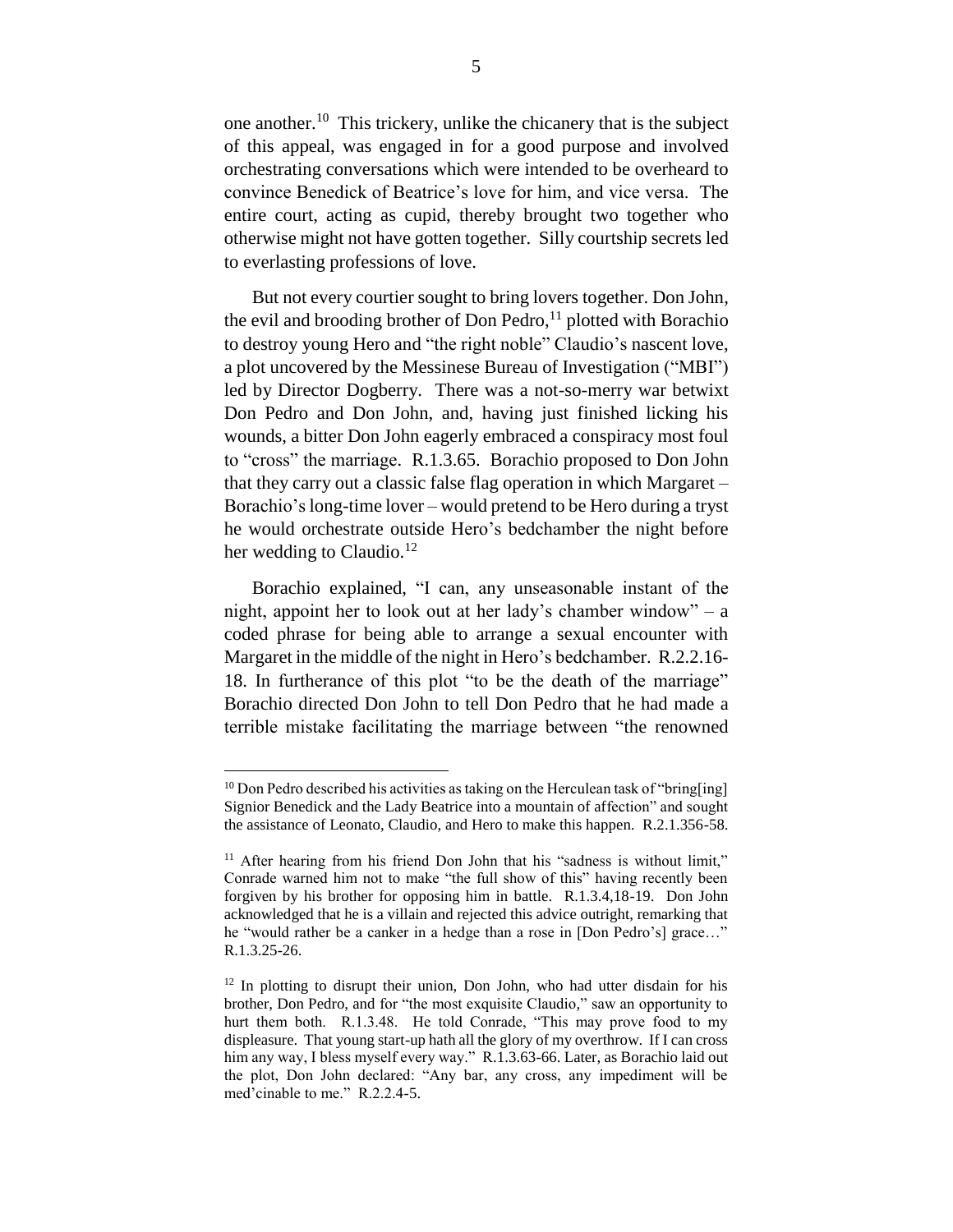Claudio, whose estimation do you mightily hold up, to a contaminated stale" (i.e. Hero). R.2.2.24-25. Borachio further directed Don John to tell Don Pedro and Claudio that Hero loves Borachio, and he had seen them in Hero's bedroom window. To prove this, Don John would then bring them to the orchard near Hero's bedroom window to bear witness to her infidelity. Don John hoped that, in a fit of rage, Claudio would publicly denounce Hero as a common harlot and leave her in shame at the altar, thereby tearing asunder the alliance between Don Pedro and Leonato. For his part in this sordid affair, Borachio earned a hefty sum of 1,000 ducats, an invaluable commodity in today's high inflation economy. $^{13}$ 

The conspiracy was promptly carried out. Don John told Don Pedro and Claudio that "the lady is disloyal," and that "Leonato's Hero, your Hero, [is] every man's Hero." R.3.2.97-100. He entreated them to join him at midnight outside of her bedroom where they would see enough and hear enough to call off the wedding. Believing the worst of Hero before seeing anything himself, Claudio promised that if he was convinced of her infidelity, "tomorrow in the congregation where I should wed, there will I shame her." R.3.3.117-18.

In this "#MeToo era of greater awareness of women's mistreatment by men, one would expect Margaret, Hero's lady-inwaiting and trusted confidant, to have spurned Borachio's proposal to impersonate Hero in this reputation-wrecking scheme and to have immediately reported him to the MBI. Yet, Margaret enthusiastically participated in the scheme. Did her desire to please Borachio overcome her loyalty to Hero? Did Borachio offer her a cut of his 1,000 ducats? Did Margaret seek revenge because she was sick of her station in life and the class system that relegated her to permanent underclass status? Or did she seize this opportunity to strike out at her mistress? Regardless of her motives the facts are clear: on the night before Hero's impending nuptials, Margaret betrayed her mistress, and broke the girl-code, to the benefit of two men and chose to allow Don Pedro and Claudio to think she was Hero having an affair with Borachio.

<sup>&</sup>lt;sup>13</sup> Messinese ducats were the forerunner to today's Bitcoins.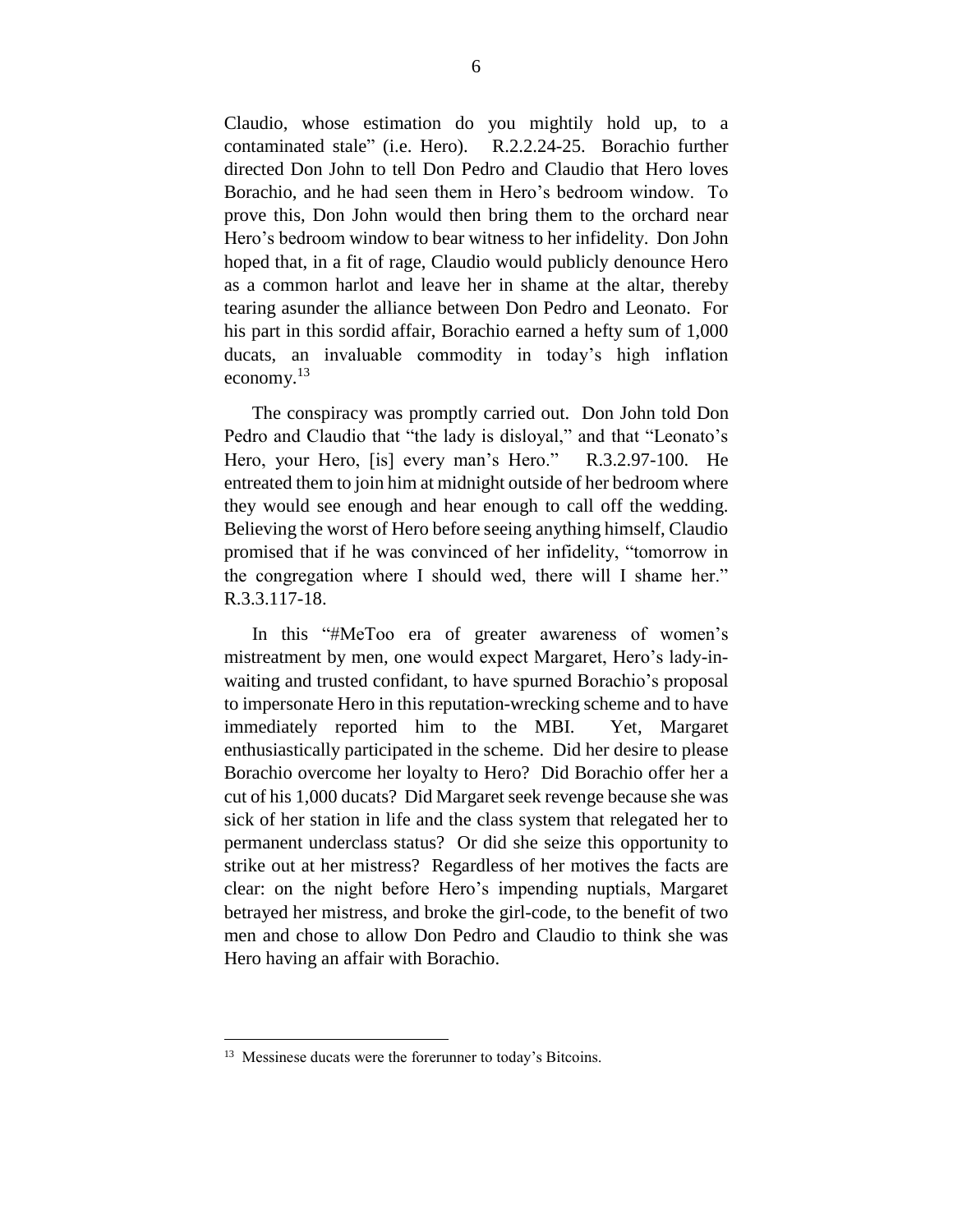The next morning, just hours before Hero's wedding, Margaret did protest too much. She lavishly praised the quality of Hero's dress, the same dress she wore while having sex with Borachio and made bawdy jokes about  $sex - all$  to taunt the unsuspecting Hero, knowing that her public humiliation was imminent.

Manipulated and deceived by the cunning of Don John, Borachio, and Margaret's bedroom performance, Claudio publicly humiliated Hero at the altar, terming her "an approved wanton" and "more intemperate in [her] blood than Venus, or those pampered animals that rage in savage sensuality." R.4.1.45, 60-62. He charged that she is not a maid and "knows the heat of a luxurious bed." R.4.1.41. Claudio demanded that Hero identify the man she had talked with between midnight and 1:00 a.m. goading her to do so "if you are a maid." R.4.1.90. When Hero denied speaking to any man at that time, Don Pedro substantiated Claudio's charge, calling Hero a "common stale" and attesting that he "[d]id see her, hear her, at that hour last night talk with a ruffian at her chamber window who hath indeed, most like a liberal villain, confessed the vile encounters they have had a thousand times in secret." R.4.1.68, 95-99. In short, he claimed to have seen her infidelity with his own eyes. Don John then bore false witness against Hero, telling the assembled guests that her sinful acts could not be described without offending those present. R.4.1.100-03. At this, Hero's own father, Leonato, asked for a dagger. R.4.1.114. Unable to bear the burden of this slander and her father's willingness to side with those who accused her despite her denials, Hero collapsed. At this, Leonato entreated fate not to take away "thy heavy hand. Death is the fairest cover for her shame that may be wished for."  $R.A.1.121-23.^{14}$ 

Though present for the cruel attacks on Hero's good name and having many opportunities to clear the air, Margaret spoke nary a word.<sup>15</sup> Instead of rushing to Hero's defense, she bore witness to

<sup>14</sup> Leonato's suspicion about the infidelity of women was deeply ingrained. Indeed, when asked by Don Pedro when he first met Hero if she was his daughter, Leonato responded, "her mother hath many times told me so." R.1.1.103.

<sup>&</sup>lt;sup>15</sup> To try to blunt this argument, the Petitioner claims that Margaret was not at the wedding and did not hear the calumnies and lies. This assertion is groundless. There is no question that Hero's lady-in-waiting attended her wedding. Ursula told Hero that Don Pedro, Claudio, Benedick, Don John and all the gallants of the town came to bring her to the church. R.3.4.92. Hero asked Margaret, Ursula, and Beatrice to help her get dressed, and then they all left to go the wedding. R.4.1.1 (identifying the Attendants (i.e., Margaret and Ursula) as present for the wedding).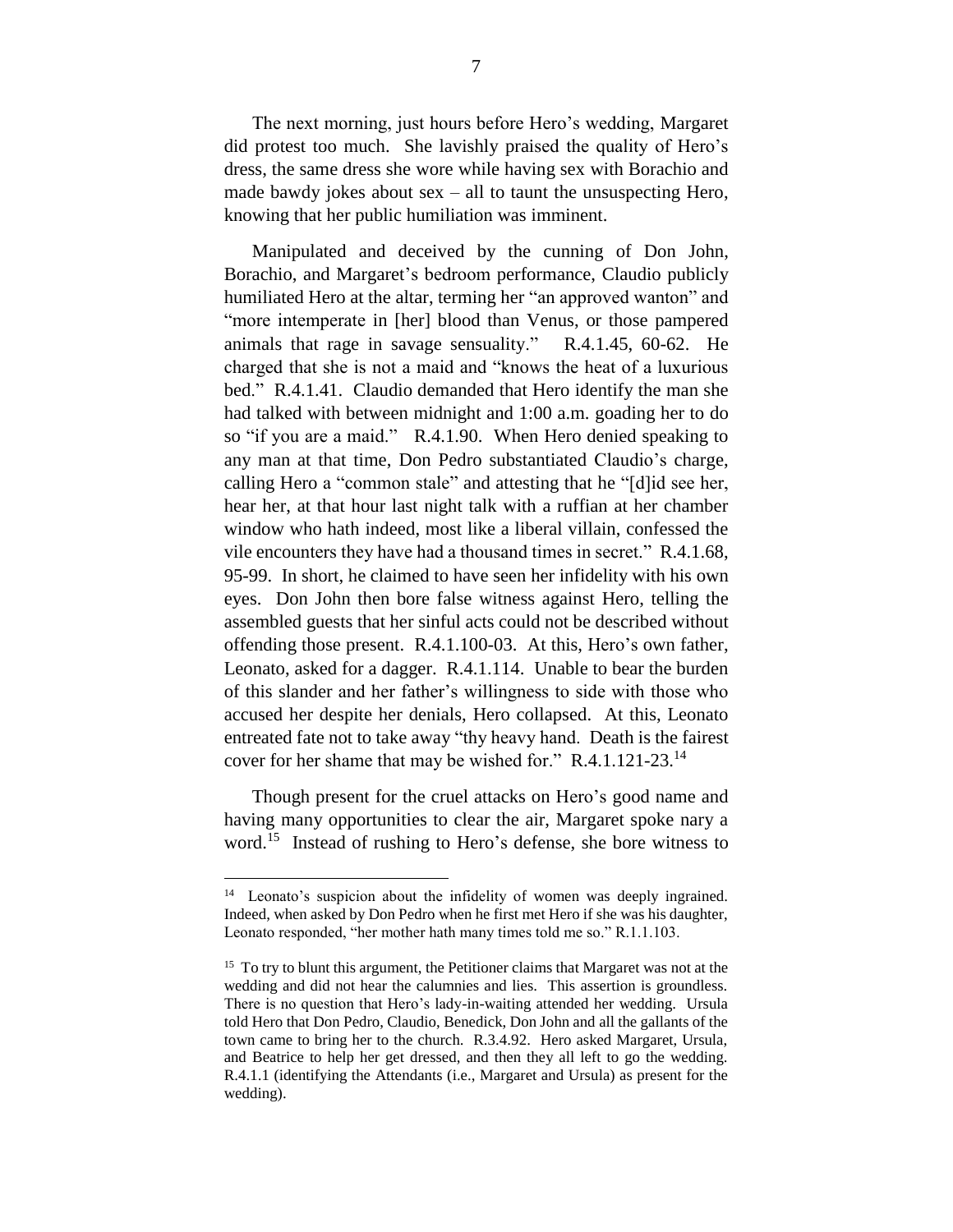the fruits of her deception. By failing to come to Hero's defense, Margaret betrayed Hero (and the girl-code), but also revealed her own participation in this terrible plot to destroy Hero's reputation.

By the time Hero regained consciousness, Claudio and Don Pedro had already abandoned her. Beatrice and Hero pleaded Hero's innocence. However, like most victims of male predations, even in this "#MeToo" era, a time when women ought to be readily believed, Hero's cries of innocence were ignored. The Friar, like Beatrice, immediately recognized the Big Lie that had been orchestrated, and thus devised a plan to resurrect Hero's reputation. Leonato began to see that he had misjudged his daughter. R.4.1.192. The Friar suggested that if Hero faked her death, then Claudio, Don Pedro, and all those who doubted Hero's character would surely soon be overcome with guilt and grief and would see the error of their ways. Hero, Beatrice, Leonato, and the Friar put their plan into action.

Unfortunately, while Don Pedro and Claudio expressed sorrow for Hero's death, they were not filled with sufficient guilt until they heard further evidence of the falsity of their accusations. Amidst drama befitting ABC's The Bachelor, Margaret, not satisfied with having ruined one couple's chance at happiness, further demonstrated her antagonism to women who enjoyed greater advantages than she did by flirting with Benedick, in an effort to steal him from Beatrice.

By a stroke of luck, the MBI's best men – Seacoal and First Watchman – caught wind of Don John's plot.<sup>16</sup> "Like a true drunkard," Borachio spilled his guts to his pal, Conrade, also known as "unindicted co-conspirator #1," in the streets of Messina for all to hear. R.3.3.103-04. Brought before Don Pedro and Claudio by Dogberry and his men, Borachio confessed to his crime and admitted to the conspiracy that is the subject of this appeal, stating: "I have deceived even your very eyes. What your wisdoms could not discover these shallow fools have brought to light, who in the night overheard me confessing to this man how Don John your brother incensed me to slander the Lady Hero, how you were brought in the orchard and saw me court Margaret in Hero's garments, how you disgraced her when you should marry her." R.5.1.242-49. He acknowledged that Don John had paid him richly for staging this false-flag operation. Leonato correctly concluded

<sup>16</sup> Don John had already fled Messina, R.5.1.261, but was later captured and returned.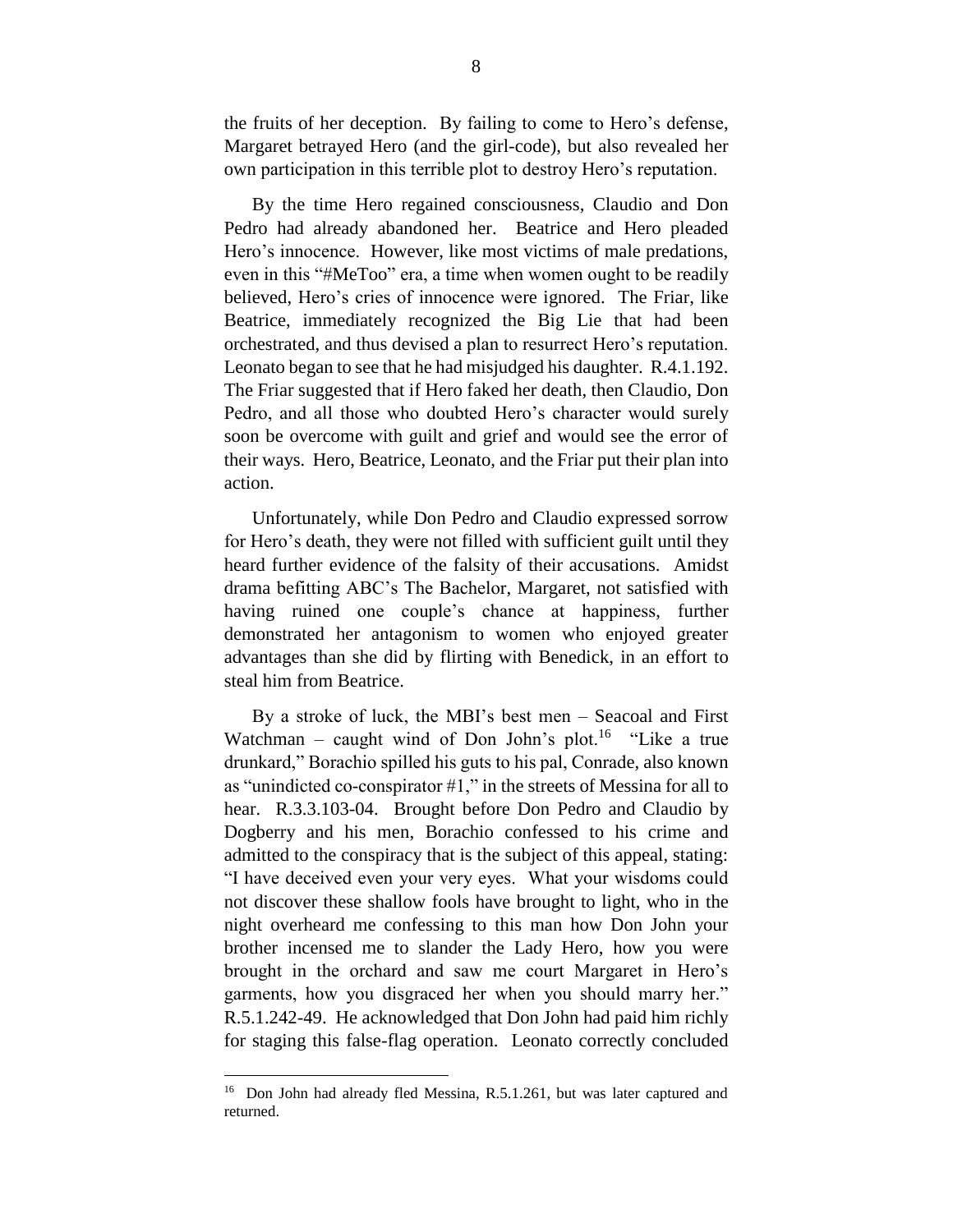that Margaret "was packed in all this wrong." R.5.1.313. Borachio came to his lover's defense, insisting that she did not know what she was doing when she participated in his plot with Don John. R.5.1.315-318.

With Borachio's confession, Don Pedro and Claudio finally repented for the part they played in humiliating and killing Hero. Claudio, despite his lack of poetic *savoir faire*, even composed and publicly performed a funeral dirge at Hero's tomb to inform the court that Hero had been "[d]one to death by slanderous tongues." R.5.3.3. Any such apology from Margaret, however, is notably absent from the record. And for good reason. She was not remorseful at all. Upon questioning by the MBI, Margaret feigned innocence, claiming she too had been deceived, though Leonato plainly recognized that "Margaret was in some fault for this." R. 5.4.4. Despite multiple opportunities to confess, and opportunities to aid her mistress Hero, Margaret chose to abandon Hero to secure the friendship and sexual alliance of the men around her.

Content with Don Pedro's and Claudio's contrition, Leonato offered Claudio the hand of Hero's cousin in marriage, who, unbeknownst to Claudio, was Hero in disguise. This was a strange bait and switch. Once Claudio took this "cousin" to be his wife, Hero revealed herself, which, though not quite the same as being awakened by a kiss and living happily ever after, still resulted in what seemed to be a semi-fairy tale ending. Reunited with this Hero from beyond the grave, Claudio rejoiced, Beatrice and Benedick – with a push from Claudio and Hero – professed their love for one another, and all were wed.

Even though the good "asses" of the MBI cracked the case and foiled the plan, all is not well that ends well. Though Hero, unlike many women throughout history who have been accused of infidelity by men, survived and ultimately wed Claudio, the damage had been done. While scandalous stories blanket the front page of newspapers, favorable outcomes for those implicated – and even corrections from the editor – are often buried deep within. Even worse, social media messages never die. 17

 $17$  A shockingly large segment of Messina's population, easily identified because they wear red MAGA (Make Aragon Great Again) hats, still embrace the Big Lie, believing that Don John and Borachio are the real victims here. Indeed, a majority of them believe that Don John, and not his brother, is the true Prince of Aragon and that Hero – like all the accusers of the 45th (true) Prince of Aragon – is a liar. Further, the Big Lie that Hero is a whore who lied about Don John circulated on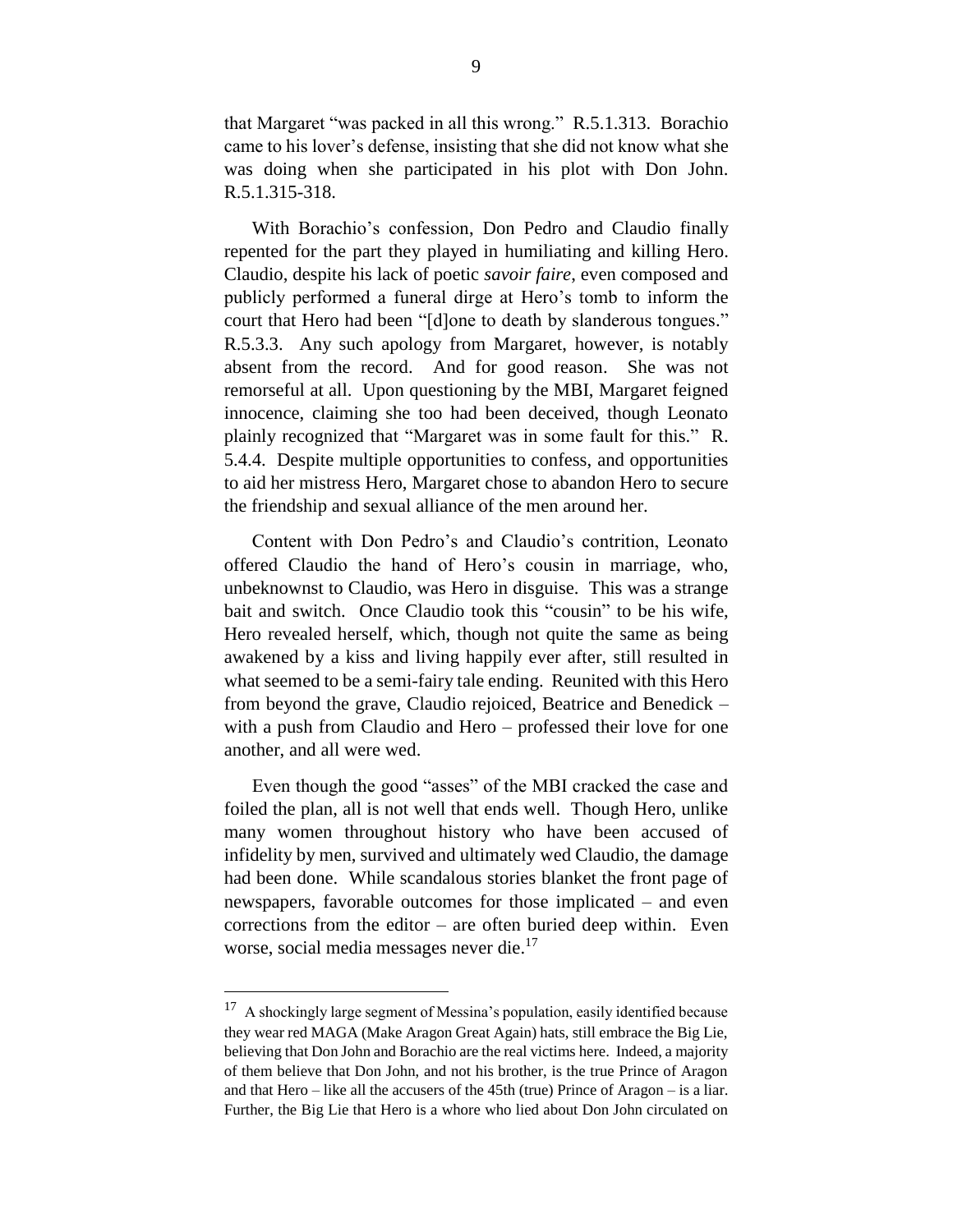Soon after their marriage, inspired by heroines depicted in Britney Spears' *Once More Once Upon a Time,* our Hero petitioned for absolute divorce from Claudio in the Superior Court of Messina, relying on the same record evidence transcribed by Wm. Shakespeare in this proceeding. The divorce decree and division of Claudio's and Hero's assets was affirmed by this Court. *See Much Ado About Nothing* (Supreme Court 2012).

Hero then sued her primary tormentors, who destroyed her reputation, caused Claudio to humiliate her and jilt her at the altar, and led her own father to wish her dead. She brought claims of slander and defamation against Don John, claims of conspiracy to defame her against Don John, Borachio, and Margaret, and claims of aiding and abetting Don John's defamation against Borachio and Margaret. The trial court entered a default judgment against Don John when he failed to appear to defend his actions. The court entered summary judgment for Hero on her claims against Borachio, who admitted that Don John "incensed him to slander the Lady Hero" and that he took overt actions that confirmed "any slander Don John had made."

Margaret denied that she had conspired with Don John and Borachio or that she had aided and abetted Borachio's actions intended to defame Hero.<sup>18</sup> The court conducted a trial, and, after reviewing all the evidence, as described above and transcribed in *Much Ado About Nothing*, the court found that Margaret's behavior with Borachio constituted an adequate basis for inferring the two had intended to act in concert, and thus had conspired to defame Hero. The court also found that Margaret's conduct demonstrated that she took actions by wearing Hero's dress and making love with Borachio in Hero's bedroom while he called her Hero, that aided and abetted the plan to defame Hero. The court also found Borachio's testimony that Margaret did not know what she was

his Twitter Feed, which has 83 million followers, and that message will never be deleted. Don John attempted to rouse his followers, the Messinese Oath Takers and Proud Boys, to stage a coup and put him in line for the throne, but this plot too was foiled by the redoubtable MBI.

 $18$  As was on fully display in several different courts in Messina recently – women do in fact conspire with powerful men to the detriment of other women – and then deny it. Think Ghislaine Maxwell, Elizabeth Holmes, Sidney Powell. Alas!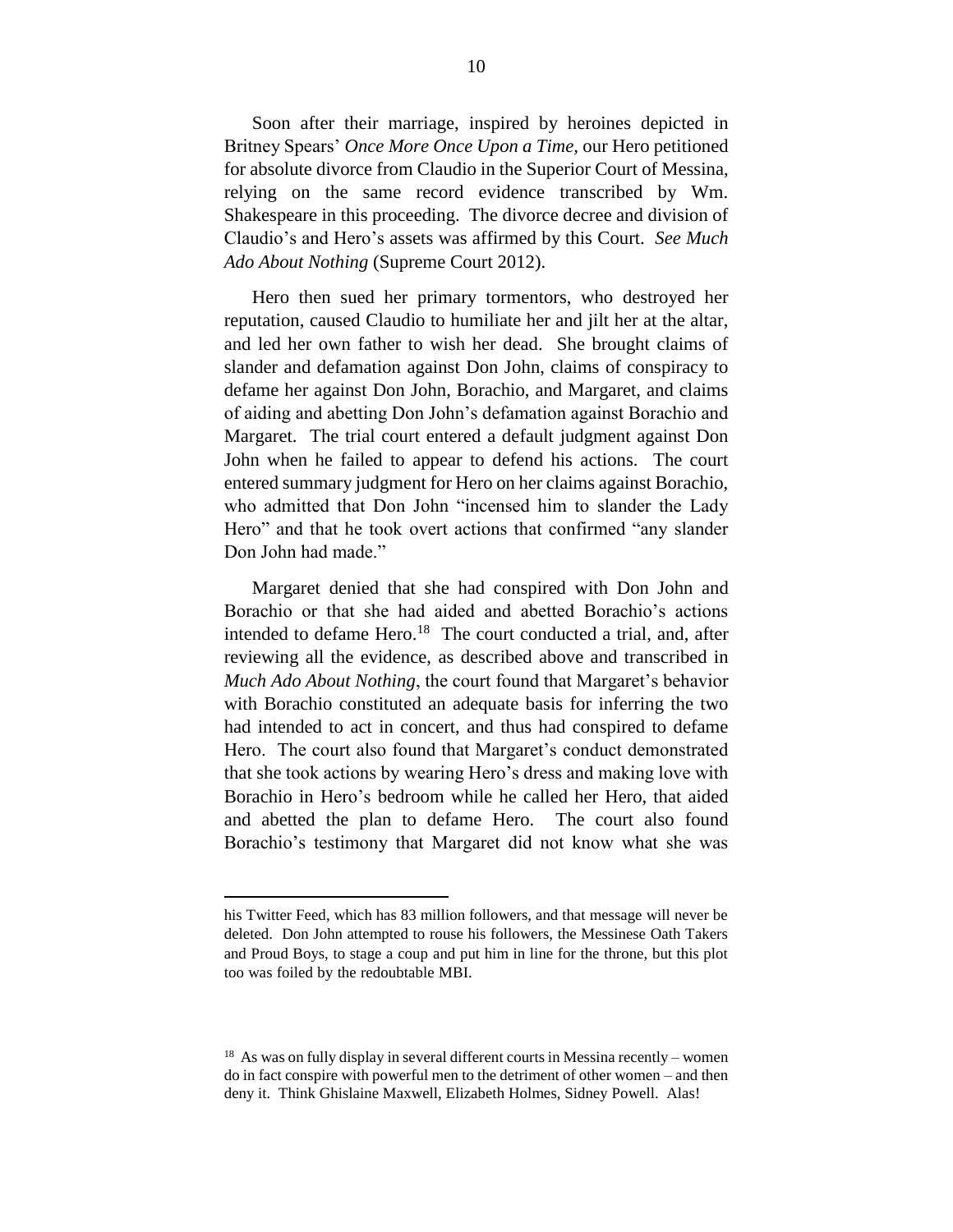doing was not credible. Margaret petitioned this Court to overturn the judgment of the Superior Court.

#### **ARGUMENT**

A woman's chastity and reputation for chastity have been critical to her well-being, family acceptance, and social standing throughout history in all nations.<sup>19</sup> Slanderous words imputing immorality are considered defamation *per se* because they cause such grievous injury to the woman so maligned. *See*, *e.g., Goldsmith v. Unity Indus. Life Ins. & Sick Benefit Ass'n.*, 13 La. App. 448, 128 So. 182 (La. Ct. App. 1930), 5 Mess. Rept. 448 (Mess. Sup. Ct. 1930) (defamatory words that impute immorality are calculated to arouse hatred or ridicule and are "defamatory per se" and malice is presumed); *McKnight v. McKnight*, 2021 WL 4133970 (D. Az. Sept. 10, 2021), 100 Mess. Rept. 413 (Mess. Sup. Ct. 2021) (court denies father's motion for summary judgment, holding his social media post accusing daughter of consensually engaging in incestuous conduct constitutes defamation).

The esteemed former president of the United States, Abraham Lincoln, handled almost 70 slander suits during his career as a lawyer, and many of those involved accusations against women of adultery or fornication. He always tried to mediate such disputes and restore the good name of the victim of slander because he knew her standing and reputation in her community was her most valuable asset. *See "The Lawyer as Peacemaker: Law and Community in Abraham Lincoln's Slander Cases,"* Mark E. Steiner, Journal of the Abraham Lincoln Ass'n, Vol. 16, Issue 2 (Summer 1995) available at [http://hdl.handle.net/2027/spo.2629860.0016.203.](http://hdl.handle.net/2027/spo.2629860.0016.203)

Margaret, however, was unwilling to express regret or repentance, or even to admit her wrongdoing, so a peaceable resolution would have been beyond even President Lincoln. Margaret's participation in a plot to destroy Hero's reputation and happiness was a heinous act rightly subjecting her to the full scope of the law's power to force her to compensate Hero for the harm she has caused. The evidence supports the trial court's judgment, and this Court should affirm. The Court should affirm for the additional reason that Hero's successful defamation action, challenging slander that was aided and abetted by Margaret's actions and conspiracy with Don John and Borachio, served a broader public interest. When malicious actors fabricate deep lies about innocent

 $19$  To be clear, feminists (and civil rights lawyers who handle sex discrimination cases) have a lot of work to do!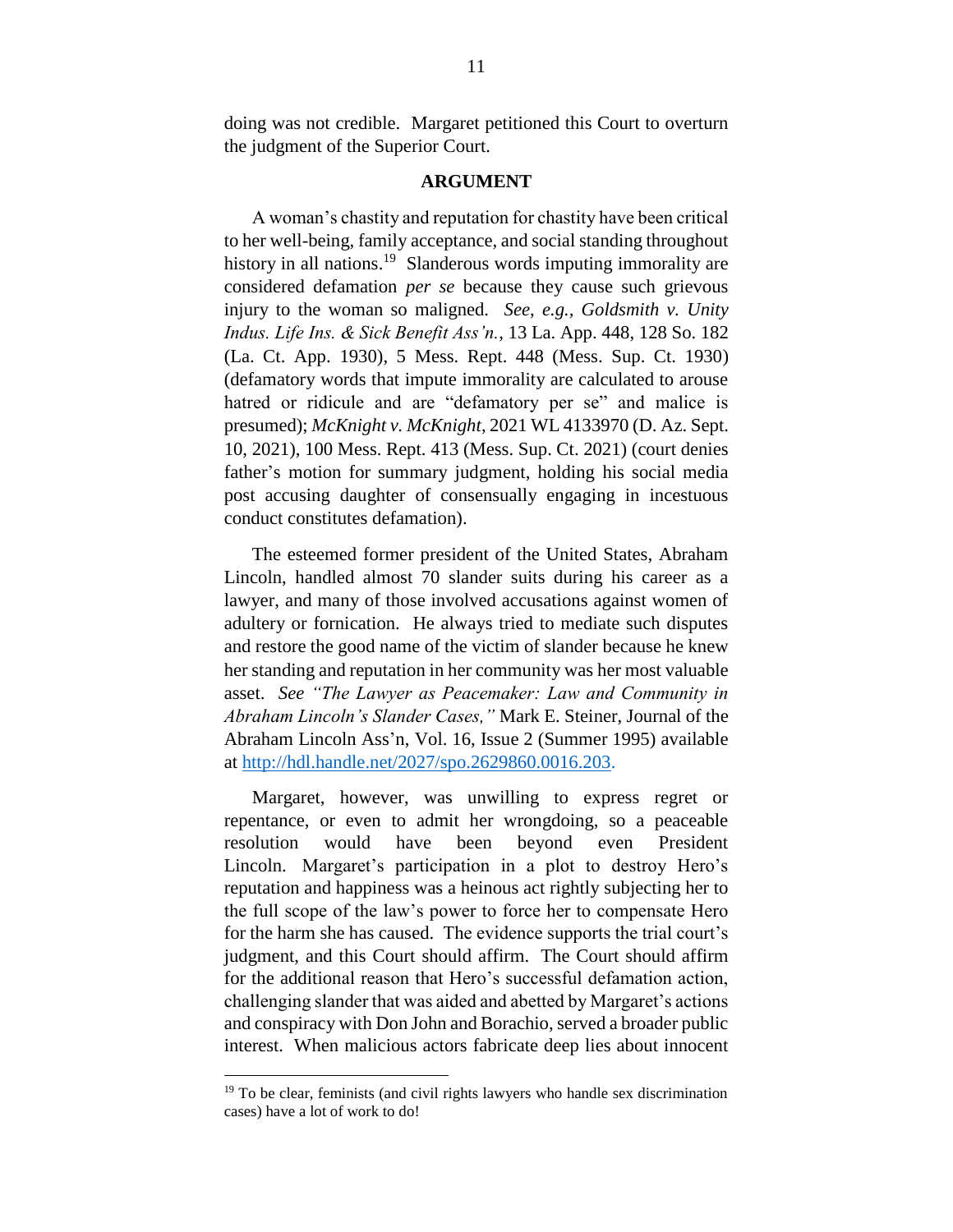people, the publication of those lies damages the whole society because, as illustrated in this case, ordinary citizens of Messenia lacked the resources to detect the extent of the misinformation circulating through all media. Hero's litigation helped to restore public confidence and thus served important purposes beyond compensating her for the injury to her reputation.

### **I. Margaret Conspired with Borachio and Don John to Destroy Hero's Reputation.**

There is no dispute that the primary architects of the scheme to destroy Hero's reputation were Don John and Borachio. But their scheme would have come to naught without Margaret's willing participation.<sup>20</sup>

Hero's first claim against Margaret is that Margaret conspired with Don John and Borachio to defame her. The elements of a civil conspiracy to commit a tort such as the defamation in this case are: (1) an agreement between two or more persons; (2) to participate in an unlawful act (including a civil tort); (3) an injury caused by an unlawful overt act performed by one of the parties to the agreement; (4) which act was done in furtherance of the common scheme. *Halberstam v. Welch*, 705 F.2d 472, 477 (D.C. Cir. 1983), 50 Mess. Rept. 472 (Mess. Sup. Ct. 1983). The evidence is uncontroverted that Don John and Borachio conspired to defame Hero, but Margaret maintains she did not enter into any agreement with them, and that there is no evidence of any such agreement.

Proof of conspiracy does not require direct evidence, which is seldom available. *Peterson v. Cruickshank*, 144 Cal. App. 2d 148, 300 P.2d 915, 925 (Cal. Ct. App. 1956), 20 Mess. Rept. 148 (Mess. Sup. Ct. 1956). Instead, courts look to the surrounding circumstances that permit an inference that two or more individuals reached an understanding. Some of the relevant factors courts consider are the length of time the co-conspirators worked together,

<sup>20</sup> In a recent, eerily similar case (recorded by the self-same scribe who transcribed the proceedings in the instant case), *A Winter's Tale*, Leontes was responsible for Hermione's distress when he recklessly accused her of adultery. But Leontes and Hermione joined in suing her attendant, Paulina for intentional infliction of emotional distress based on her lying about Hermione's "death" and keeping her hidden from Leontes for sixteen years. *See Hermione and Leontes v. Paulina* (Supreme Court of Sicily 2020). There, as here, a trusted attendant orchestrated a malevolent plot that caused her mistress enormous harm.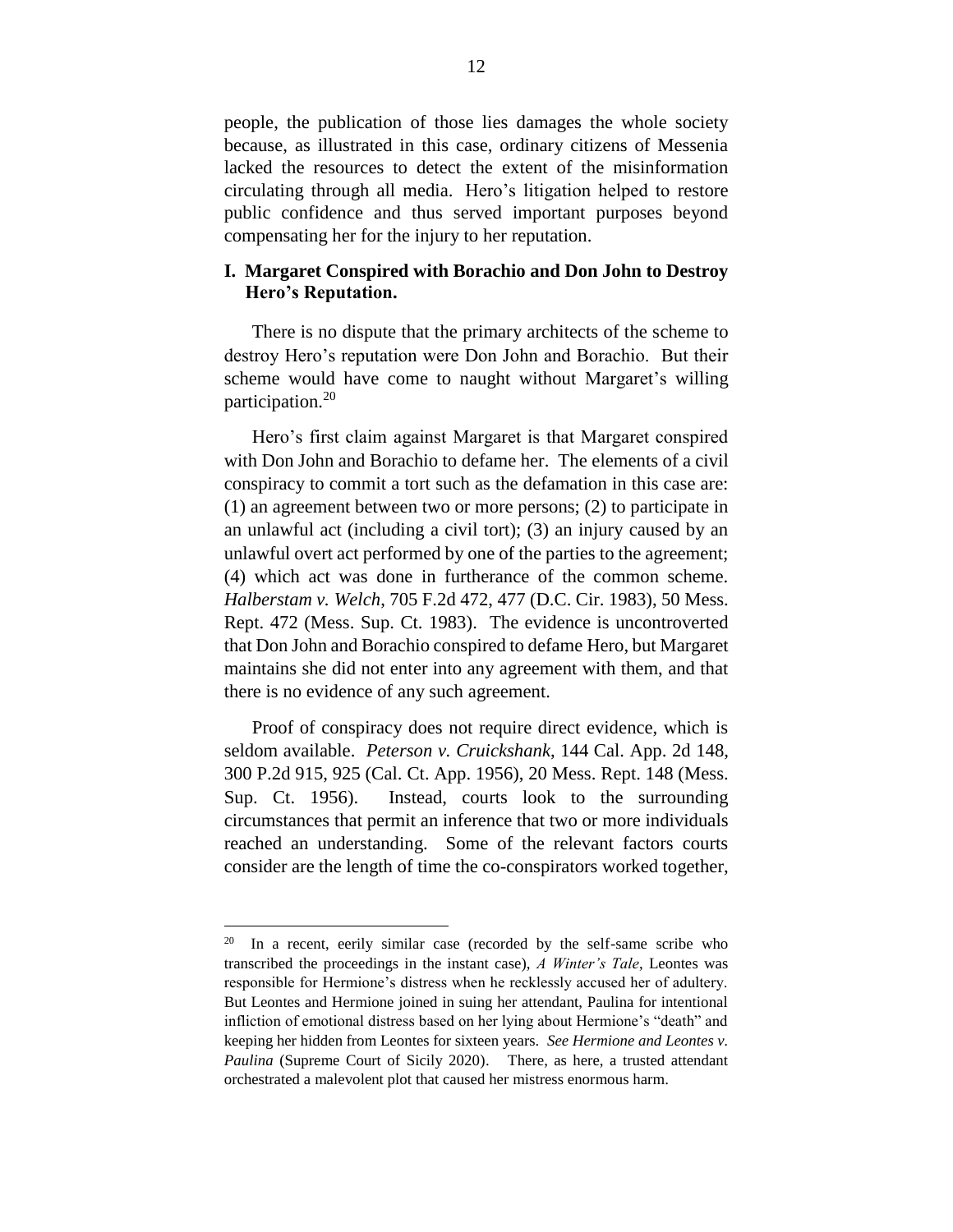the proximity in time and place of their separate actions, and any other indicia of a common intent. *Halberstam*, 705 F.2d at 481.

Here, the facts overwhelmingly demonstrate that Margaret reached an agreement with Borachio to further his scheme with Don John. Fortunately, the evidence in this case does not depend on documents, since Don John shredded all written messages about the conspiracy, nor on banking records, since the record is silent about whether Borachio gave Margaret a cut (e.g. 500 ducats) for her role. Nevertheless, Margaret cannot deny that she made sure Hero was not in her room the night before her wedding, agreed to Borachio's request that she meet him in Hero's bedroom at midnight that night, and that she wear Hero's dress, and respond when Borachio called her "Hero." Margaret cannot deny that she had sex with Borachio under these unusual circumstances while in plain view of anyone who might have passed by Hero's window in the night. Margaret cannot deny that she called out her farewells to Borachio a "thousand" times, like a lovestruck Juliet with her Romeo. Margaret had to know that she could be seen from a distance even at night because of the light from the room behind her. Margaret had to know that she could be heard at a distance because of her loud calls to her departing lover. And indeed, she was both heard and seen.

Margaret and Borachio had been lovers for over a year, and she had never before engaged in such a scenario with him. When Borachio eagerly described to Don John the scenario he would enact with Margaret, he knew she would agree because during their long affair he had been privy to Margaret's resentment of Hero, and he knew she would be willing to join in a plan to ruin her. Margaret at an absolute minimum would have recognized that Borachio, employed by the known traitor Don John, had some scheme in the works, and yet she expressed no hesitation in agreeing to his plan.

The Superior Court of Messina reasonably inferred that Margaret agreed with Borachio to act out this lovemaking scene on in Hero's bedroom, wearing Hero's dress, and being called Hero, with the intent to humiliate Hero in some way. Margaret knew as well as any woman in Messina that a lady's marriageability, and her future standing as a member of a society, depended on her chastity and innocence, so her impersonation of Hero and her conduct – all done in a very public and visible manner – could not have had any other purpose than to injure Hero. While Margaret's motives for conspiring to destroy Hero's reputation are unclear, her actions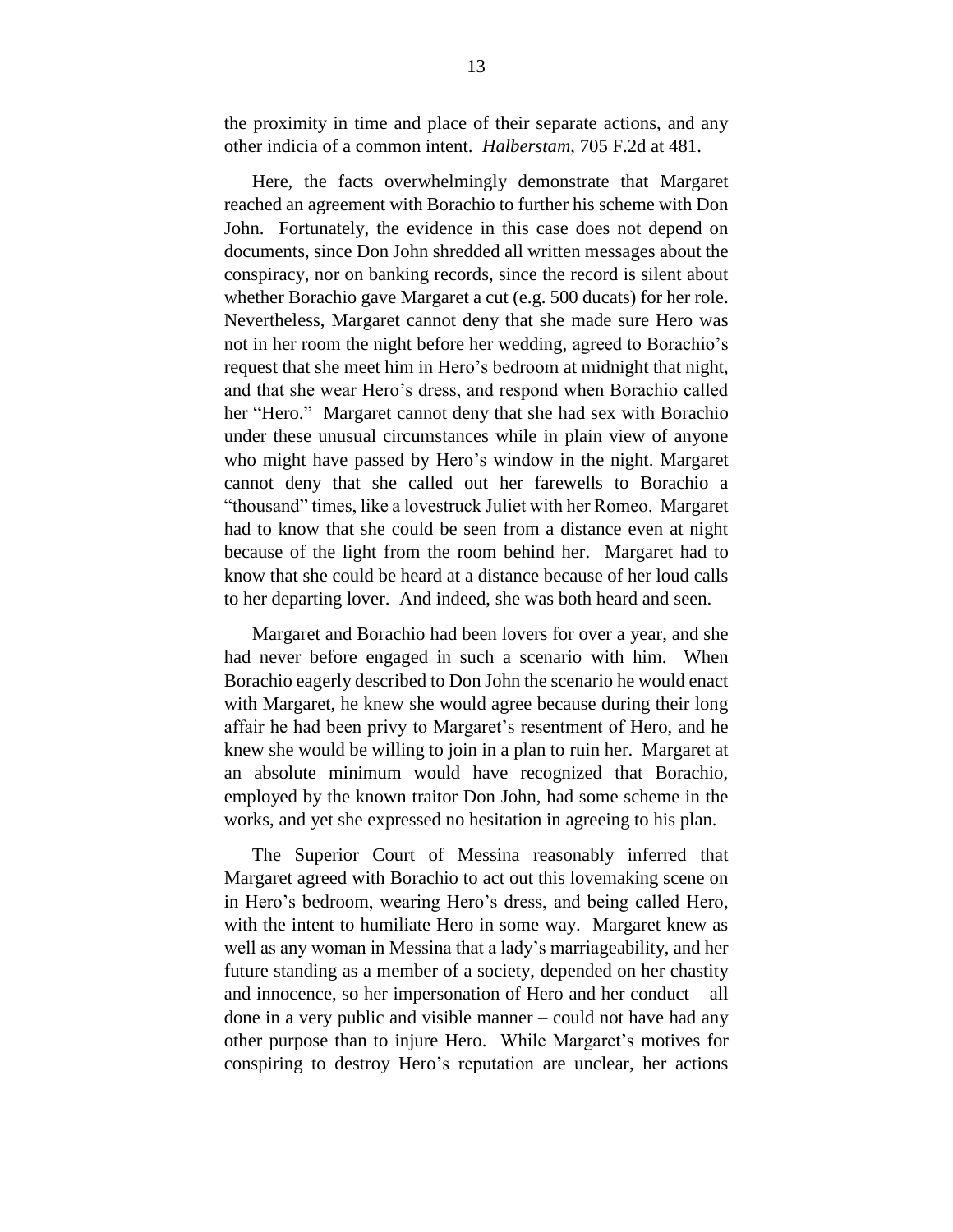demonstrate that she allied herself with men, Borachio her lover and his superior, Don John, to carry out whatever plot they had in mind.

Proof that someone is a co-conspirator does not require that an individual know all the details of the plan or that she explicitly states her agreement to participate. Tacit understanding is sufficient to show agreement in a civil conspiracy action. *Halberstam*, 705 F.2d*.* at 477 (citing W. Prosser, Law of Torts § 46 at 292). Margaret's wanton behavior demonstrates her tacit understanding of the conspiracy to which she contributed the key overt actions. No one as bright as Margaret could fail to know the obvious consequences of the actions she agreed to undertake.

If more evidence is needed, there is more. Margaret had no qualms about flouting social conventions governing women's moral character and behavior and taking ribald joy in her own bawdy wit. In another context Margaret might be rewarded for her resistance to the double standard and the narrow confines of what is considered respectable behavior for women. This is especially so, considering that a man in her shoes would surely not be criticized for flaunting his bawdiness, but rather could expect to be admired. But Margaret's lewdness, as reflected in the record, demonstrates something more malignant than chafing at the double standard: It demonstrates a willingness, and even an eagerness, to insert herself into the romantic relationships of the women close to her to undermine them.

The record demonstrates that Margaret embraced her ability to ingratiate herself with men and embarrass the women around her: Benedick testified that Margaret flirted with him at the ball and warned him she has many "ill qualities." R.2.1.100. What quality could be more "ill" than a willingness to betray her mistress and help to orchestrate her public humiliation? Margaret's interactions with Beatrice and Benedict reflect her delight in using her uncommon lewdness to degrade the women in her circle while bolstering her connections with the men.<sup>21</sup> Margaret enjoyed insulting Beatrice and making vulgar comments about her alleged feelings for Benedick, for instance noting that Beatrice's feelings could be alleviated with a prick from the thistle *carduus benedictus*.

<sup>&</sup>lt;sup>21</sup> Margaret's motives were malignant and her jokes and innuendo might even constitute sexual harassment in some settings. That issue will undoubtedly be before this Supreme Court of Cassation another day after the Court has finished taking a wrecking ball to the reproductive rights of women, the voting rights of disenfranchised Americans, and the rights of workers and unions. But we digress…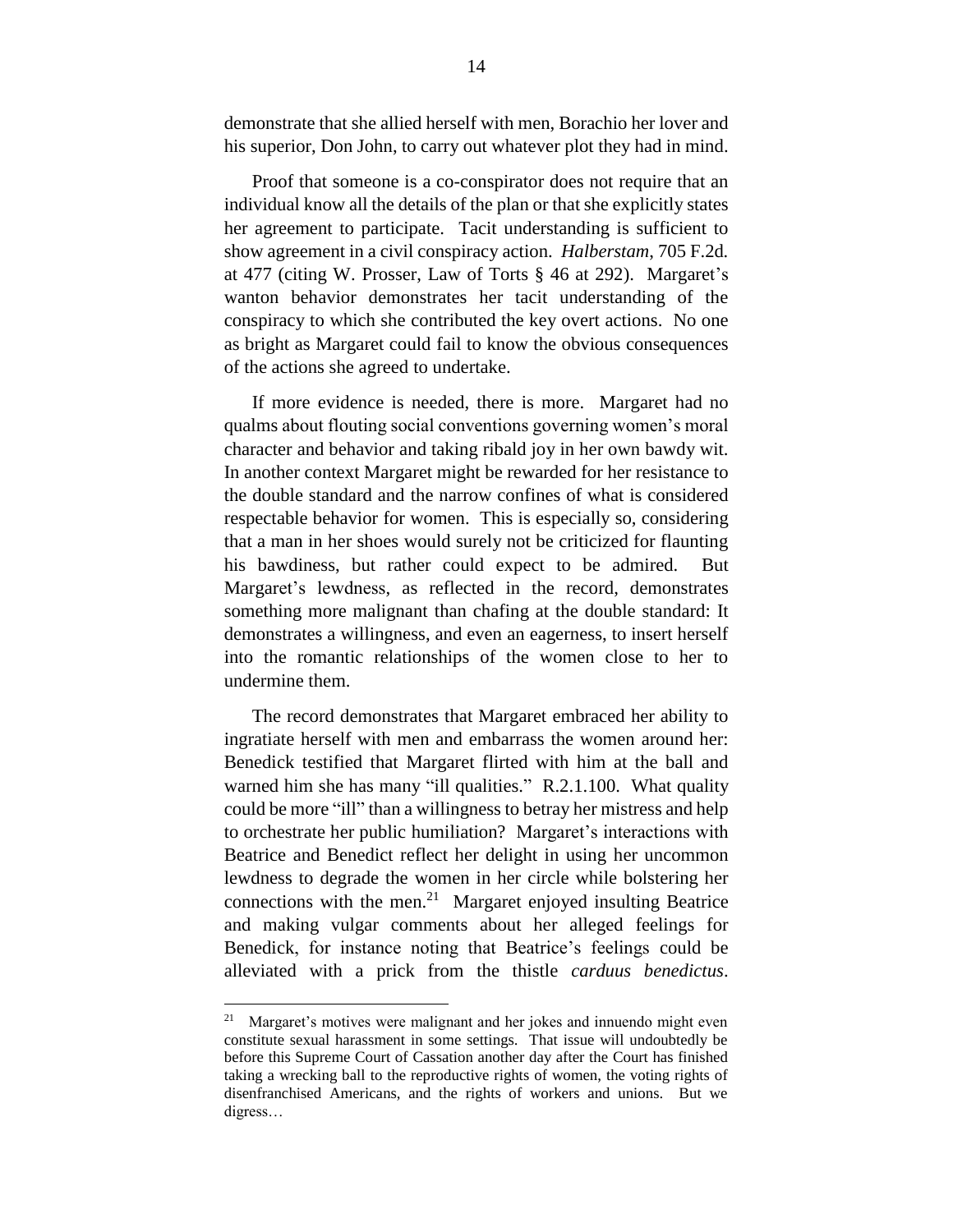R.3.4.70-80. Margaret knew that such vulgar jokes were unacceptable in Beatrice's and Hero's social circle, especially when made by women. Benedick testified that shortly after the debacle at the wedding, Margaret asked Benedick to write a sonnet for her praising her beauty, and then used his gallant response to make a crude sexual pun. R. 5.2.4-10. Why would Margaret tease Beatrice about her feelings for Benedick, make a sexual joke about Benedick's name referring to his sexual prowess, only to then seize on an opportunity to flirt with Benedick, if not to undermine the blooming relationship between Beatrice and Benedick?

Margaret made lewd comments to Hero as well on the morning of her wedding, gleefully embarrassing her by speaking of the sexual activities that would take place in her marriage. R.3.4.26-37. Margaret also took great delight in teasing Hero about which dress she should wear for her wedding, urging her to wear the same gown and collar Margaret herself had "borrowed" for her tryst with Borachio the night before. R.3.4.6-25.

Margaret's high spirits were noticeable to both Hero and Beatrice and became explicable when her perfidy was later revealed. Her excitement and willingness to tease and goad the two ladies she served reflected her guilty knowledge that she had laid the groundwork for Hero's fall from grace and privilege.

The only evidence supporting Margaret's innocence was the testimony of Leonato, who said that "Margaret was in some fault for this" but he thought she acted out the sex scene with Borachio "against her will," R.5.4.4-5, and Borachio's incredible assertion that Margaret did not know what she was doing. The trial court quite properly rejected these statements and instead gave weight to the overwhelming evidence described above that demonstrates Margaret's knowledge of her role in Borachio's and Don John's plot. And of course, the trial court's credibility determinations may not be overturned unless there is clear error.

Margaret's knowing complicity in a plot to defame and destroy Hero is most evident in the fact that she said nothing when Claudio denounced Hero and refused to marry her, calling her a "wanton" who "knows the heat of a luxurious bed." Claudio specifically questioned Hero about who she was talking to through her bedroom window at midnight the night before. Margaret did not speak up and explain that it was she at the window, which would have saved Hero from the agony of Claudio's denunciation. She did not speak up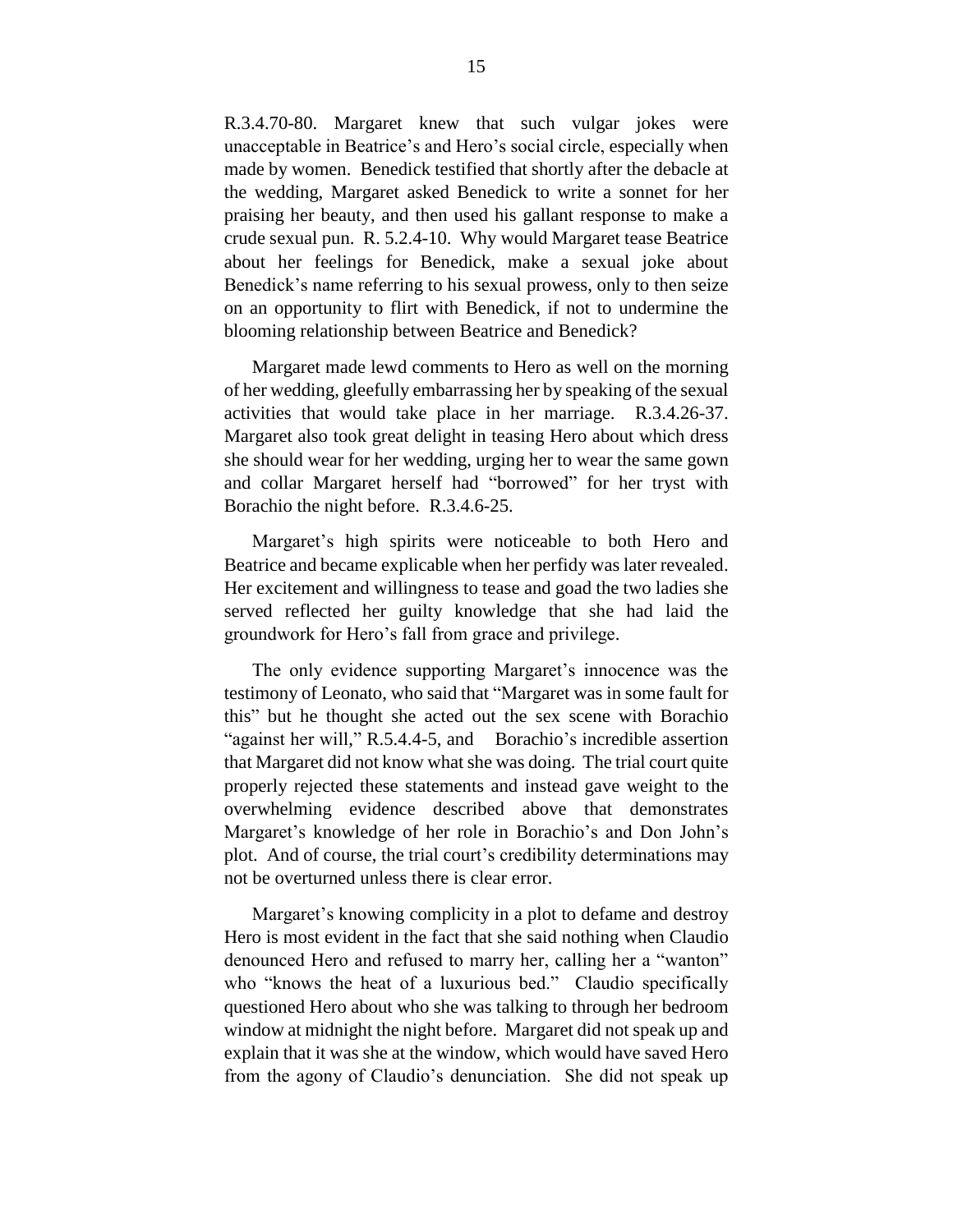because she had willingly agreed with Borachio to act out a lovemaking scene that would produce exactly this result.<sup>22</sup>

### **II. Margaret Aided and Abetted Don John and Borachio in Their Plot to Destroy Hero's Reputation.**

Hero's second claim against Margaret is that she aided and abetted Don John and Borachio in their plot to defame Hero. Margaret challenges the sufficiency of the evidence to support the trial court's conclusion that she aided and abetted Don John and Borachio in carrying out their plot. Her appeal borders on the frivolous.

Margaret's aiding and abetting is established through proof that Don John performed a wrongful act that caused an injury to Hero; that Margaret was generally aware of her role, along with Borachio, as part of an overall wrongful act at the time she provided assistance; and that Margaret knowingly and substantially assisted in the primary wrongdoing. *Halberstam*, 705 F.2d at 477. The key element in establishing that someone has aided and abetted another person in performing a wrongful act that causes injury is the level of assistance she actually provides, because the assistance must be substantial. *Id.*

The evidence of Margaret's actions in furthering Don John's and Borachio's dastardly scheme more than satisfies this standard. Don John's wrongful act was commissioning Borachio to carry out a scheme that would lead any passerby to conclude that Hero was a whore, then urging Claudio and Don Pedro to station themselves in the orchard to watch Hero's bedroom window the night before the wedding. Borachio aided Don John by devising the plot that would convince Claudio of Hero's immoral behavior so that he would renounce her at the altar. Margaret's contribution to his scheme, as described above, was substantial, indeed it was the *sine qua non* of the entire scheme.

One who simply provides the means for a target's undoing can be liable as a joint tortfeasor. *Russell v. Marboro Books*, 18 Misc. 2d 166, 183 N.Y.S.2d 8 (N.Y. Sup. Ct. 1959), 22 Mess. Rep. 166

<sup>&</sup>lt;sup>22</sup> We note that Margaret has waived any argument that the conspiracy did not cause injury to Hero. She did not argue for summary judgment on that basis nor did she identify any such lack of injury as an issue on which she sought review. *See infra* at 19-20 for evidence of the harm this scheme caused Hero.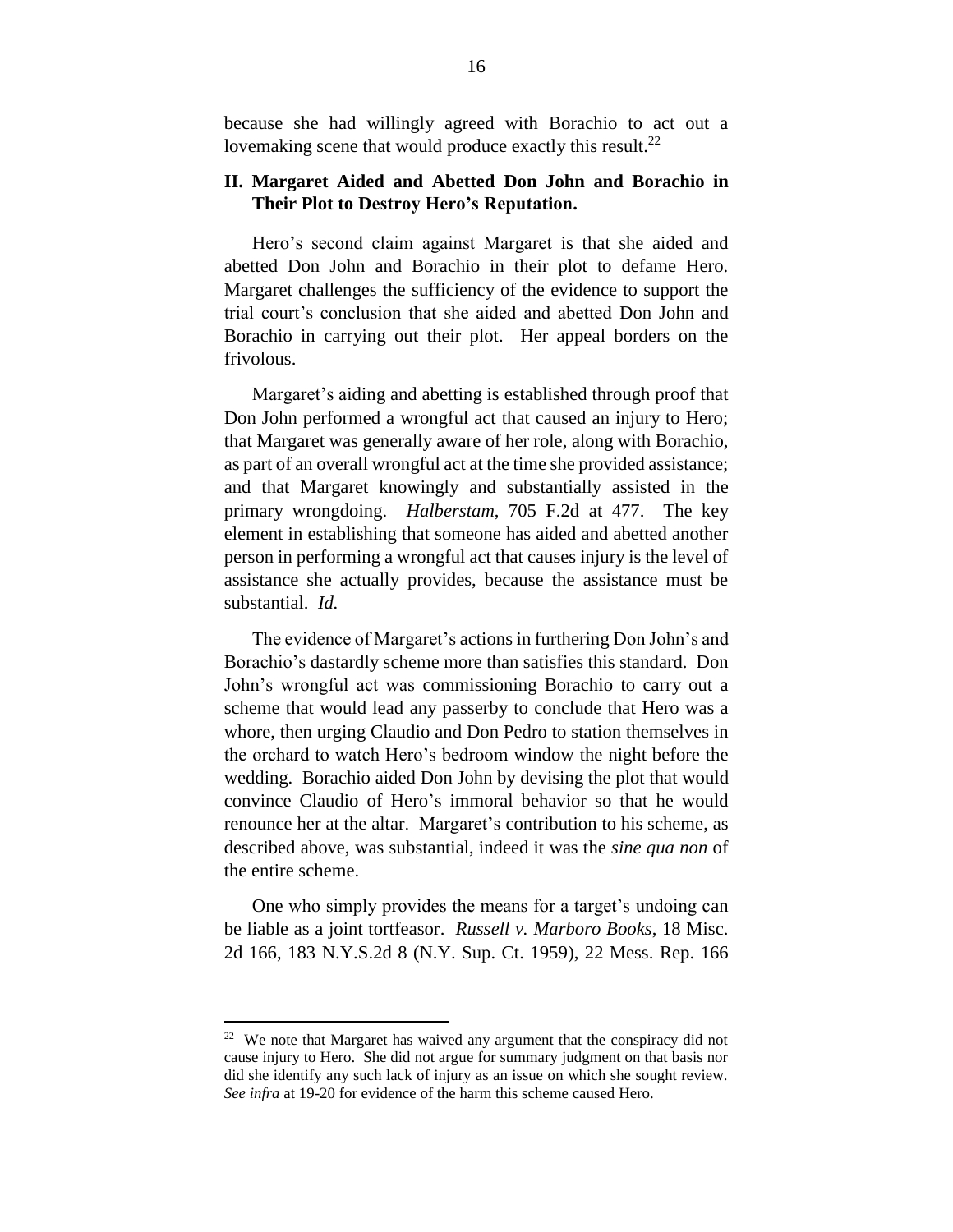(Mess. Sup. Ct. 1959).<sup>23</sup> Here, Margaret's participation in the contrived lovemaking scene was the indispensable prerequisite to the slander orchestrated at Hero's wedding, and thus she provided the substantial assistance required to establish her own liability. Although she might argue she did not know how Don John and Borachio intended to use her impersonation of Hero to Hero's detriment, that profession of ignorance is not credible in one who is as bright as Margaret, as discussed in Part I. Margaret understood that Borachio was often in the employ of the villain Don John, and she knew she was acting out a scenario that could do nothing but harm her mistress. For Margaret to feign innocence under these circumstances would be laughable if it had not led to such tragic consequences.

Even if the trial court had credited the unlikely possibility that Margaret did not know how Don John and Borachio intended to use her impersonation of Hero at that moment, its purpose became pellucidly clear at the wedding itself. There Margaret rendered overwhelmingly substantial assistance to Don John's and Borachio's nefarious scheme by keeping her mouth shut. She obviously knew Hero was not entertaining a man in her room the night before, because she was the woman in Hero's bedroom, wearing Hero's dress, and being called Hero. But rather than rescue her mistress from the ignominy of being branded a wanton whore, she provided the *coup de grace* to Don John's and Borachio's scheme and watched in silence as Hero died from shame. That ultimate humiliation was the entire purpose of Don John's and Borachio's plot and Margaret helped Borachio execute it with chilling aplomb.

Don John's defamation, aided and abetted by Borachio and Margaret, caused Hero severe emotional distress. Margaret cannot be heard to argue that this suit is much ado about nothing because all ended well for Hero when she wed her Prince a few days after her public humiliation, and thus suffered no injury. Margaret cannot advance that argument because she has waived it. But even if this Court were to consider that argument, we can demonstrate that Hero continues to suffer from the trauma of that day. Obviously, she did

 $23$  In that case, the defendant book company sold a model's picture to another company, knowing it would use the picture to defame the model. The court held that the acquisition of the photograph was an indispensable prerequisite to the libel, so the sale of the picture, with knowledge of the buyer's intent to publish it to the model's detriment, constituted "substantial assistance" for joint tort liability.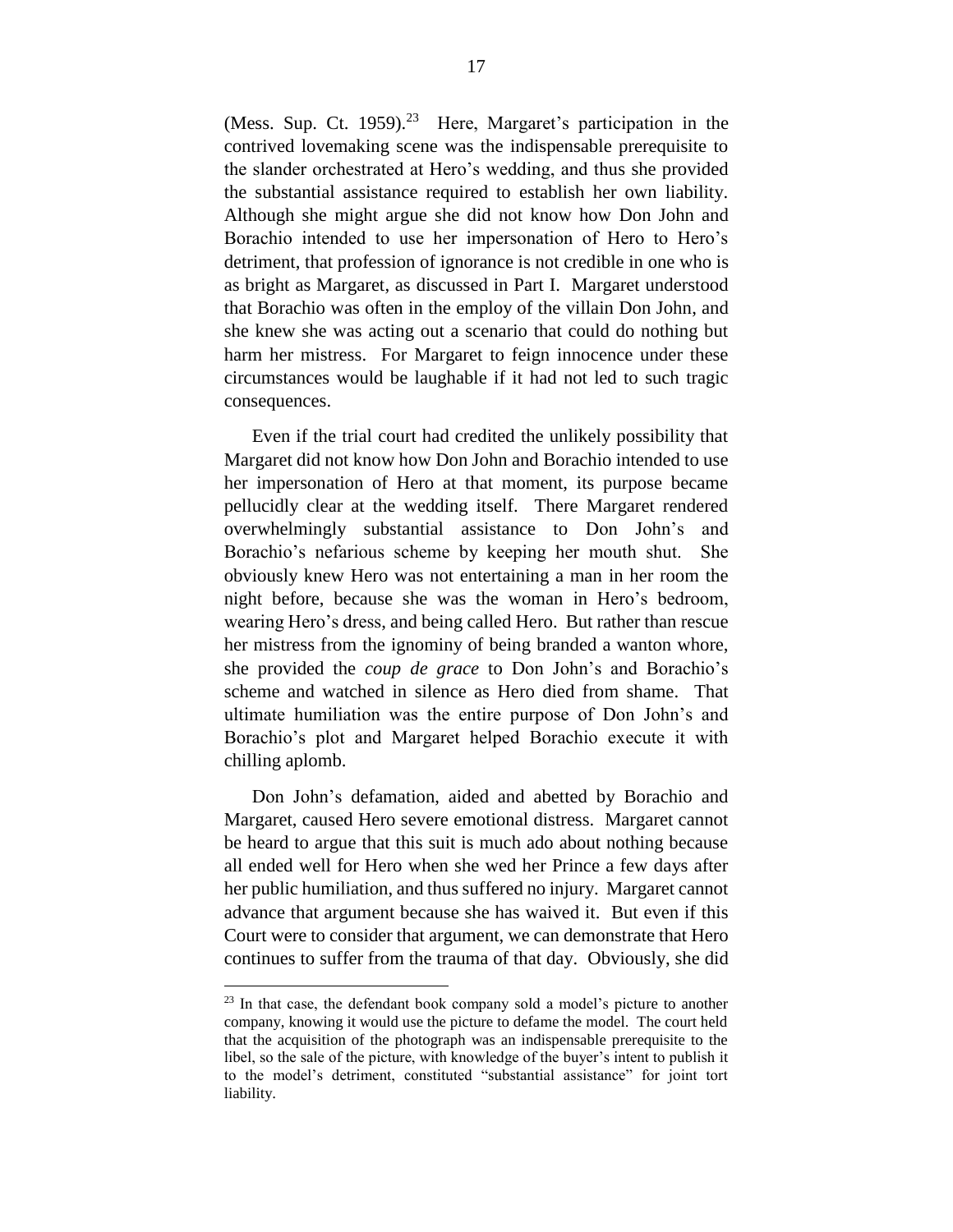not suffer as Desdemona did from Othello's irrational jealousy, similarly spurred by the malevolent machinations of a trusted lieutenant. Indeed, had Don John given Claudio one of Hero's handkerchiefs, our Hero too might have been truly lost to us. But although Margaret's conduct was not as destructive as Iago's, she nevertheless injured Hero. Hero divorced Claudio but still has nightmares and has trouble forming trusting relationships with others. She has grown reclusive and has bouts of depression. Margaret's conduct contributed to an unlawful act that has had lasting consequences (including several million hits on the internet and many retweets), and thus she is liable for the full panoply of relief the court ordered.

#### **CONCLUSION**

This Court should deny Margaret's petition and affirm the judgment of the trial court.

Respectfully submitted,

\_/s/ Debra S. Katz\_\_\_\_\_\_

Debra S. Katz Counsel of Record Carolyn L. Wheeler Nicolas O'Connor Rachel E. Green KATZ, MARSHALL & BANKS, LLP 1718 Connecticut Ave., N.W. Seventh Floor Washington, D.C. 20009 (202) 299-1140

*Counsel for Respondent*